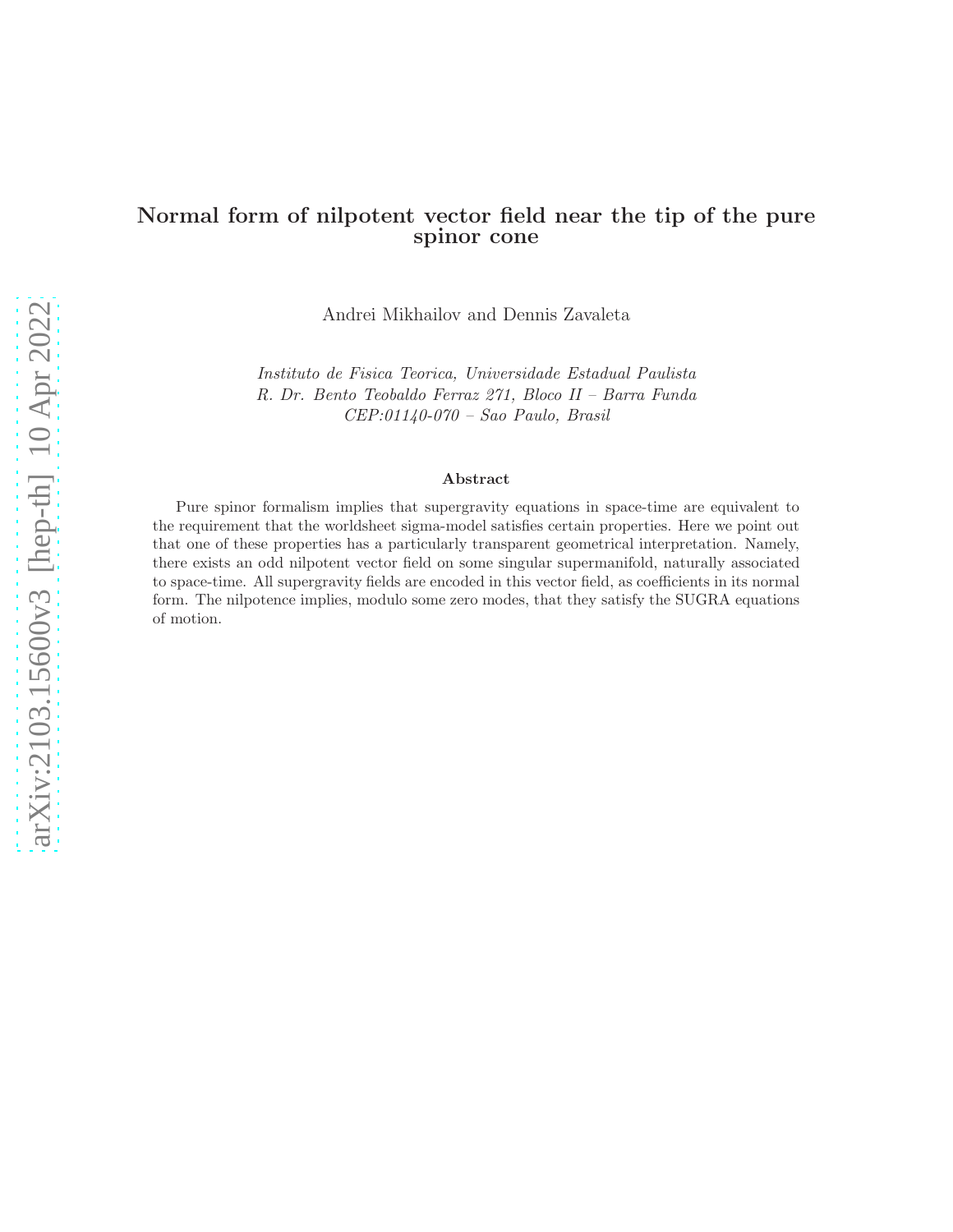# Contents

| $\mathbf{1}$     | Introduction<br>1.1<br>1.2<br>Our results<br>1.3<br>1.4<br>1.4.1<br>1.4.2                                                                                                                                                                                                                   | $\overline{2}$<br>$\overline{2}$<br>3<br>$\overline{4}$<br>$\overline{4}$<br>$\overline{5}$<br>$\overline{5}$ |
|------------------|---------------------------------------------------------------------------------------------------------------------------------------------------------------------------------------------------------------------------------------------------------------------------------------------|---------------------------------------------------------------------------------------------------------------|
| $\bf{2}$         | <b>Notations</b>                                                                                                                                                                                                                                                                            | $\overline{5}$                                                                                                |
| $\boldsymbol{3}$ | Setup for cohomological perturbation theory<br>3.1<br>3.2<br>3.3<br>3.4                                                                                                                                                                                                                     | 6<br>$6\phantom{.}6$<br>$\sqrt{6}$<br>$\boldsymbol{6}$<br>$\boldsymbol{6}$                                    |
| $\overline{4}$   | Cohomology of $Q^{(0)}$ in the space of vector fields<br>4.1<br><b>Notations</b><br>4.2<br>4.3<br>Computation of $H^1(Vect(X))_{odd} \dots \dots \dots \dots \dots \dots \dots \dots \dots \dots \dots \dots$<br>4.4<br>4.4.1<br>4.4.2<br>4.5<br>4.5.1<br>4.5.2                             | $\overline{7}$<br>$\overline{7}$<br>8<br>8<br>8<br>8<br>9<br>10<br>10<br>10                                   |
| $\overline{5}$   | Coefficients of normal form satisfy wave equations<br>Equations for tetrad and spin connection $\ldots \ldots \ldots \ldots \ldots \ldots \ldots \ldots$<br>5.1<br>5.1.1<br>5.1.2<br>5.1.3<br>5.1.4<br>5.2<br>5.2.1<br>Equations for RR bispinor following from $\{Q_L, Q_L\} = 0$<br>5.2.2 | 12<br>12<br>12<br>13<br>13<br>15<br>15<br>15<br>16                                                            |
| 6                | Fermionic fields<br>6.1<br>6.2<br>6.2.1<br>6.2.2<br>6.3                                                                                                                                                                                                                                     | 16<br>17<br>17<br>17<br>17<br>19                                                                              |
| 7                | Supersymmetries and dilatation                                                                                                                                                                                                                                                              | 19                                                                                                            |
| 8                | Acknowledgments                                                                                                                                                                                                                                                                             | 20                                                                                                            |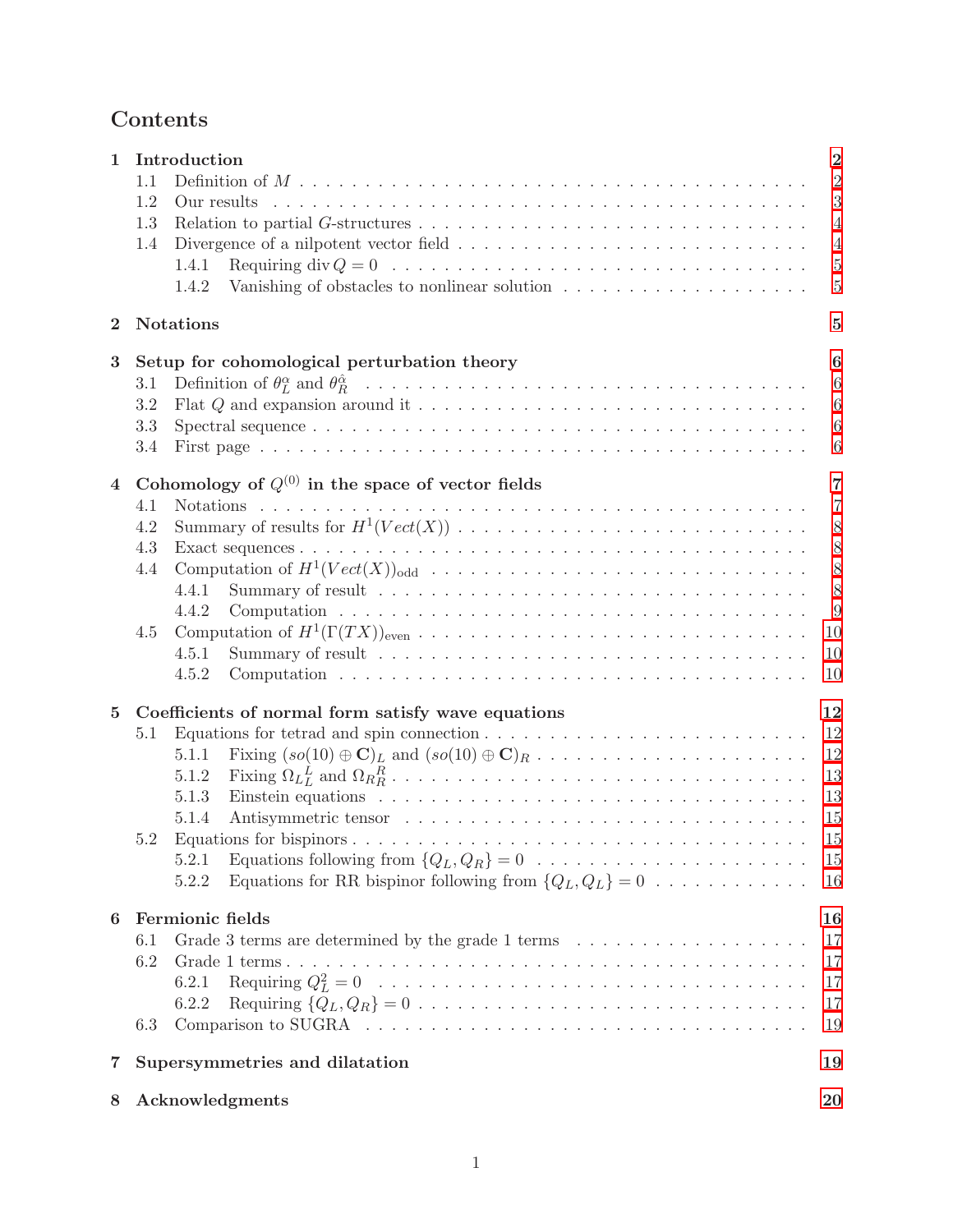#### <span id="page-2-0"></span>A Higher spin conformal Killing tensors [20](#page-20-1)

### 1 Introduction

In the low energy limit of superstring theory, spacetime fields satisfy supergravity (SUGRA) equations of motion, which are super-analogues of the Einstein equations. It is one of the main principles of string theory, that these target space equations of motion are equivalent to the BRST invariance of the string worldsheet theory. When they are satisfied, the space of fields is an infinite-dimensional Q-manifold (a manifold with an odd nilpotent vector field [\[1\]](#page-21-0)). But in the case of *pure spinor string*, the sigma-model also defines a *finite-dimensional* Q-manifold. Indeed, the action of the BRST operator on matter fields and pure spinor ghosts does not contain worldsheet derivatives. (The worldsheet derivatives will appear when we consider the action on the conjugate momenta to matter fields and pure spinor ghosts, but they can be considered separately.) This means that, if we think of the pure spinor ghosts as part of target space, the BRST operator defines *on the target space* an odd nilpotent vector field, which we denote Q. In other words, the target space of the pure spinor sigma-model (a finite-dimenisional supermanifold) is a Q-manifold. Moreover, in generic space-time (for example in  $AdS_5 \times S^5$ , but not in flat space-time) the energy-momentum tensor and the b-ghost can also be interpreted as symmetric tensors on the target space (see [\[2\]](#page-21-1)).

How to classify a generic odd nilpotent vector field Q? A vector field can usually be "simplified" by a clever choice of coordinates. This is called "normal form". If a vector field is non-vanishing, one can choose coordinates so that the it is  $\frac{\partial}{\partial \theta}$  where  $\theta$  is one of fermionic coordinates. If Q vanishes at some point, then the normal form would be (in the notations of [\[1\]](#page-21-0))  $\eta^a \frac{\partial}{\partial x^a}$ . But in out case, the target space is not a smooth supermanifold, because pure spinor ghosts live on a cone. The vector Q vanishes precisely at the singular locus, and the problem of classification of normal forms is a nontrivial cohomological computation. This is what we will do in this paper. We will find that the space of equivalence classes of odd nilpotent vector fields in a vicinity of the singular locus is equivalent to the space of the classical SUGRA solutions. This is true modulo some *"zero modes"* — a finite-dimensional subspaces of soultions (see [\[6\]](#page-22-0)) which we ignore in this paper.

Some details of our computations can be found in the **[HTML version of this paper](https://andreimikhailov.com/math/vector-fields/index.html)**.

#### <span id="page-2-1"></span>1.1 Definition of M

The particular singularity which we are interested in can be described as follows. Consider the space M with bosonic coordinates  $x^m$  (m running from 1 to 10) and  $\lambda_L^{\alpha}$ ,  $\lambda_R^{\hat{\alpha}}$  ( $\alpha$  and  $\hat{\alpha}$  both running from 1 to 16), and fermionic  $\theta_L^{\alpha}$  and  $\theta_R^{\hat{\alpha}}$ , with the constraint:

<span id="page-2-2"></span>
$$
\lambda_L^{\alpha} \Gamma_{\alpha\beta}^m \lambda_L^{\beta} = \lambda_R^{\hat{\alpha}} \Gamma_{\hat{\alpha}\hat{\beta}}^m \lambda_R^{\hat{\beta}} = 0
$$
\n(1)

where  $\Gamma^m$  are ten-dimensional gamma-matrices. These constraints are called "pure spinor constraints". We understand Eqs.  $(1)$  as specifying the singular locus in M, from the point of view of differential geometry. All we need from these equations is to know how  $M$  deviates from being smooth. The singular locus is the tip of the cone [\(1\)](#page-2-2):

<span id="page-2-4"></span>
$$
\lambda_L = 0 \text{ or } \lambda_R = 0 \tag{2}
$$

Pure spinor constraints [\(1\)](#page-2-2) are invariant under the action of the group

<span id="page-2-3"></span>
$$
G = \text{Spin}(10)_L \times \mathbf{C}_L^{\times} \times \text{Spin}(10)_R \times \mathbf{C}_R^{\times}
$$
 (3)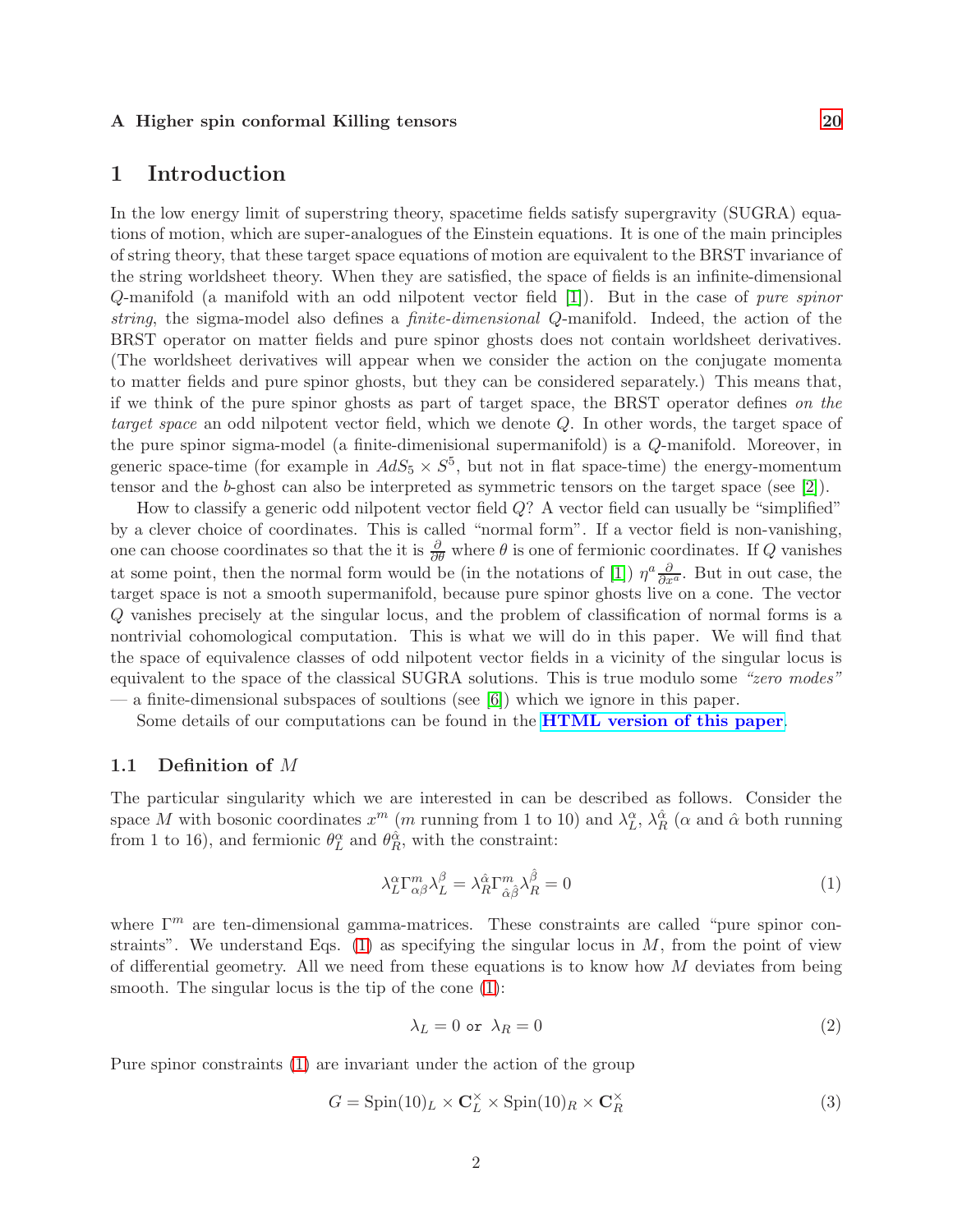The diagonal

$$
\mathbf{C}^{\times} \subset \mathbf{C}_{L}^{\times} \times \mathbf{C}_{R}^{\times} \tag{4}
$$

is called "ghost number symmetry". Infinitesimal ghost number symmetry is generated by  $\lambda_L^{\alpha} \frac{\partial}{\partial \lambda_L^{\alpha}} +$  $\lambda_R^{\hat{\alpha}} \frac{\partial}{\partial \lambda_R^{\hat{\alpha}}}.$ 

Consider an odd vector field Q satisfying the following properties:

• Q has ghost number 1, *i.e.*:

<span id="page-3-2"></span>
$$
\left[\lambda_L^{\alpha} \frac{\partial}{\partial \lambda_L^{\alpha}} + \lambda_R^{\hat{\alpha}} \frac{\partial}{\partial \lambda_R^{\hat{\alpha}}}, \ Q\right] = Q \tag{5}
$$

- $\bullet$   $Q^2=0$
- $Q$  is "smooth" in the sense that it can be obtained as a restriction to the cone  $(1)$  of a smooth (but not nilpotent) vector field in the space parametrized by unconstrained  $x, \theta, \lambda$
- *Q* is zero at  $\lambda_L = \lambda_R = 0$

We want to classify such vector fields modulo coordinate transformations. Coordinate transformations are supermaps  $(x, \lambda, \theta) \mapsto (\tilde{x}, \tilde{\lambda}, \tilde{\theta})$  such that  $\tilde{\lambda}$  satisfy the same constraints [\(1\)](#page-2-2).

Such a vector field is one of the geometrical structures associated to the pure spinor superstring worldsheet theory [\[3\]](#page-21-2),[\[4\]](#page-22-1). In particular, flat background (empty ten-dimensional spacetime) corresponds to  $Q = Q^{\text{flat}}$ :

<span id="page-3-3"></span>
$$
Q_L^{\text{flat}} = Q_L^{\text{flat}} + Q_R^{\text{flat}} \text{ where:}
$$
\n
$$
Q_L^{\text{flat}} = \lambda_L^{\alpha} \frac{\partial}{\partial \theta_L^{\alpha}} + (\lambda_L^{\alpha} \Gamma_{\alpha\beta}^m \theta_L^{\beta}) \frac{\partial}{\partial x^m}
$$
\n
$$
Q_R^{\text{flat}} = \lambda_R^{\hat{\alpha}} \frac{\partial}{\partial \theta_R^{\hat{\alpha}}} + (\lambda_R^{\hat{\alpha}} \Gamma_{\hat{\alpha}\hat{\beta}}^m \theta_R^{\hat{\beta}}) \frac{\partial}{\partial x^m}
$$
\n(6)

String worldsheet theory also has, besides Q, some other structures which are less geometrically transparent (various couplings in the string worldsheet sigma-model). All these structures should satisfy certain consistency conditions.

• *Question:* is it true, that just a nilpotent vector field Q already includes, as various coefficients in its normal form, all the supergravity fields, and the supergravity equations of motion are automatically satisfied (*i.e.* follow from  $Q^2 = 0$ )?

This may be false in two ways. First, it could be that some supergravity fields do not enter as coefficients in the normal form of Q (*i.e.* they would only appear as some couplings in the sigmamodel, but would not enter in Q). Second, it could be that just  $Q^2 = 0$  would not be enough to impose SUGRA equations of motion (*i.e.* one would have to also require the Q-invariance of the worldsheet sigma-model action).

#### <span id="page-3-0"></span>1.2 Our results

In this paper we will derive the normal form of  $Q$  as a deformation of  $Q^{\text{flat}}$ :

<span id="page-3-1"></span>
$$
Q = Q^{\text{flat}} + \epsilon Q_1 + \epsilon^2 Q_2 + \dots \tag{7}
$$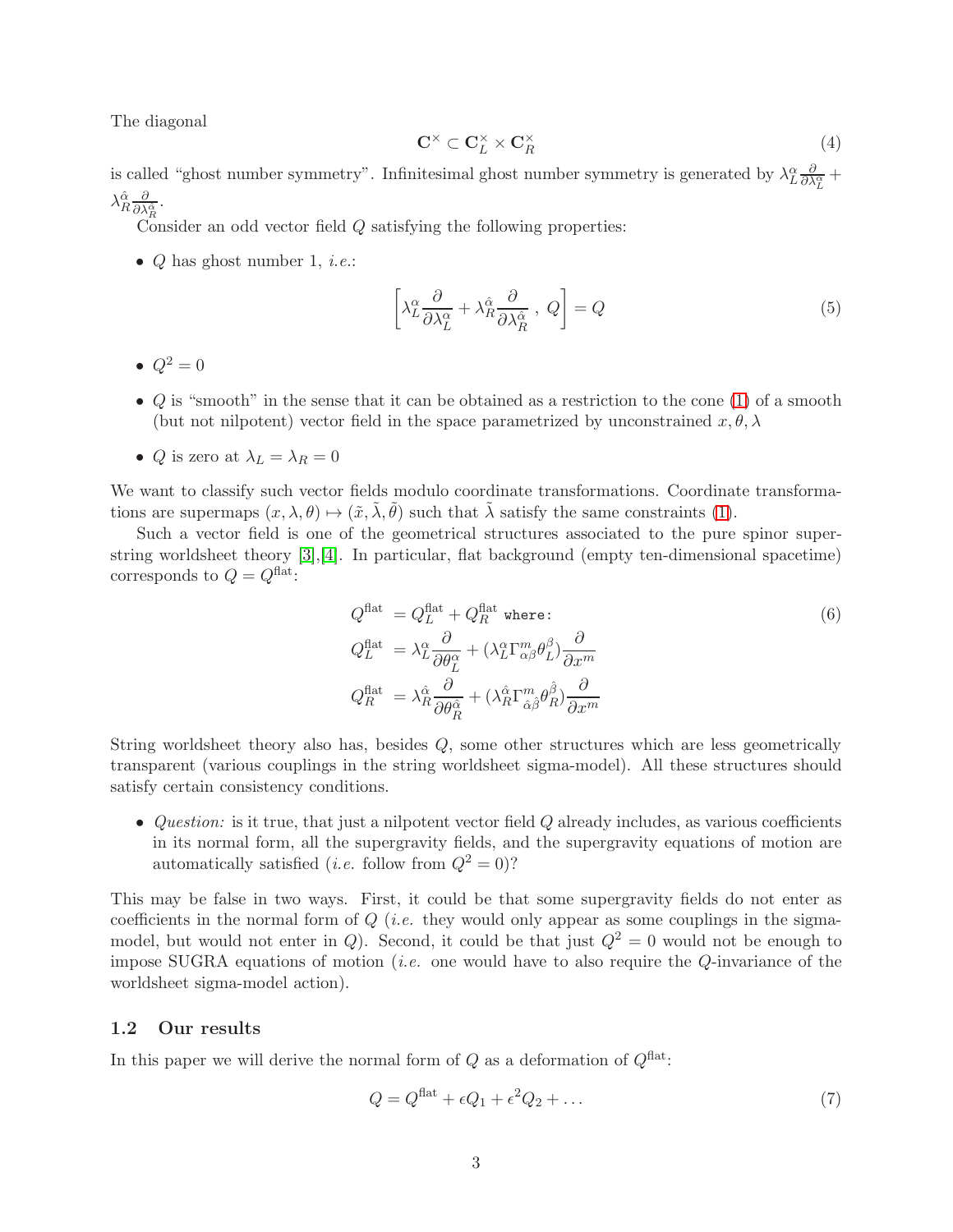Our analysis will be restricted to the terms linear in  $\epsilon$  (*i.e.*  $Q_1$ ). It turns out that  $Q_1$  is parameterized by some tensor fields satisfying certain hyperbolic partial differential equations. These fields are in one-to-one correspondence with the fields of the Type II SUGRA, and our hyperbolic equations are the equations of motion of the linearized Type II SUGRA.

It is useful to compare to the pure spinor description of the super-Yang-Mills equations. The super-Yang-Mills equations are equivalent to having an odd nilpotent operator:

$$
Q_{\text{SYM}} = \lambda^{\alpha} \left( \frac{\partial}{\partial \theta^{\alpha}} + \Gamma_{\alpha\beta}^{m} \theta^{\beta} \frac{\partial}{\partial x^{m}} + A_{\alpha}^{a}(x, \theta) \mathbf{t}_{a} \right)
$$
(8)

where  $\mathbf{t}_a$  are generators of the gauge group, and  $A^a_\alpha(x, \theta)$  is vector potential. Zero solution corresponds to  $A_{\alpha} = 0$ . In this sense, the SYM solutions can be considered as deformations of the differential operator:

$$
Q_{\text{SYM}}^{(0)} = \lambda^{\alpha} \left( \frac{\partial}{\partial \theta^{\alpha}} + \Gamma_{\alpha\beta}^{m} \theta^{\beta} \frac{\partial}{\partial x^{m}} \right)
$$
(9)

where the leading symbol (*i.e.* the derivatives) remains undeformed. Here we consider, instead, the deformations of the leading symbol.

#### <span id="page-4-0"></span>1.3 Relation to partial G-structures

The variables  $\lambda_L$  and  $\lambda_R$  parametrize the normal direction to the singularity locus  $Z \subset M$ :

$$
i: Z \to M \tag{10}
$$

The first infinitesimal neighborhood is a bundle over Z with the fiber  $C_L \times C_R$  — the product of two cones. Filling the cones, we obtain a vector bundle over Z with the fiber  $V = \mathbb{C}^{32}$ . The vector field Q is power series in  $\lambda_L$ ,  $\lambda_R$ , with zero at the tip of  $C_L \times C_R$ . The derivative of Q at the zero locus defines a linear map:

$$
Q_*\,:\,V\to i^*TM\tag{11}
$$

This map is not an isomorphism, since the image of  $Q_*$  only covers a (0|32)-dimensional subbundle of TZ. We can interpret M as  $(C_L \times C_R) \times_G \hat{Z}$  where  $\hat{Z}$  is a partial frame bundle of Z and G is given by Eq. [\(3\)](#page-2-3). It was shown in [\[5\]](#page-22-2) that  $Q$  defines a connection in a partial G-structure on  $Z$ with some constraints on torsion, modulo some equivalence relation.

The relation to previous work on SUGRA constraints [\[7\]](#page-22-3), [\[8\]](#page-22-4), [\[9\]](#page-22-5), [\[10\]](#page-22-6), [\[11\]](#page-22-7), [\[12\]](#page-22-8), [\[13\]](#page-22-9), [\[14\]](#page-22-10), [\[15\]](#page-22-11) can be established along these lines.

### <span id="page-4-1"></span>1.4 Divergence of a nilpotent vector field

Let us fix some volume form vol, an integral form on  $M$ . Then we can consider, for any vector field V, its divergence div V. This is by definition the Lie derivative of vol along  $V$ :

$$
\mathcal{L}_V \text{vol} = (\text{div } V) \text{vol} \tag{12}
$$

In particular, for a nilpotent odd vector field  $Q$ , we can consider the cohomology class:

$$
[\operatorname{div} Q] = \operatorname{div} Q \mod Q(\ldots) \tag{13}
$$

This cohomology class does not depend on the choice of the volume form vol.

The cohomology class [div Q] plays two importan roles in our approach. First, they allow to reduce the study of Q to the first infinitesimal neighborhood of the singularity locus given by Eq. [\(2\)](#page-2-4). Second, it allows to prove that there is no obstacle to extending the linearized deformations (the term  $\epsilon Q_1$  in Eq. [\(7\)](#page-3-1)) to higher orders in  $\epsilon$ . We will now explain this.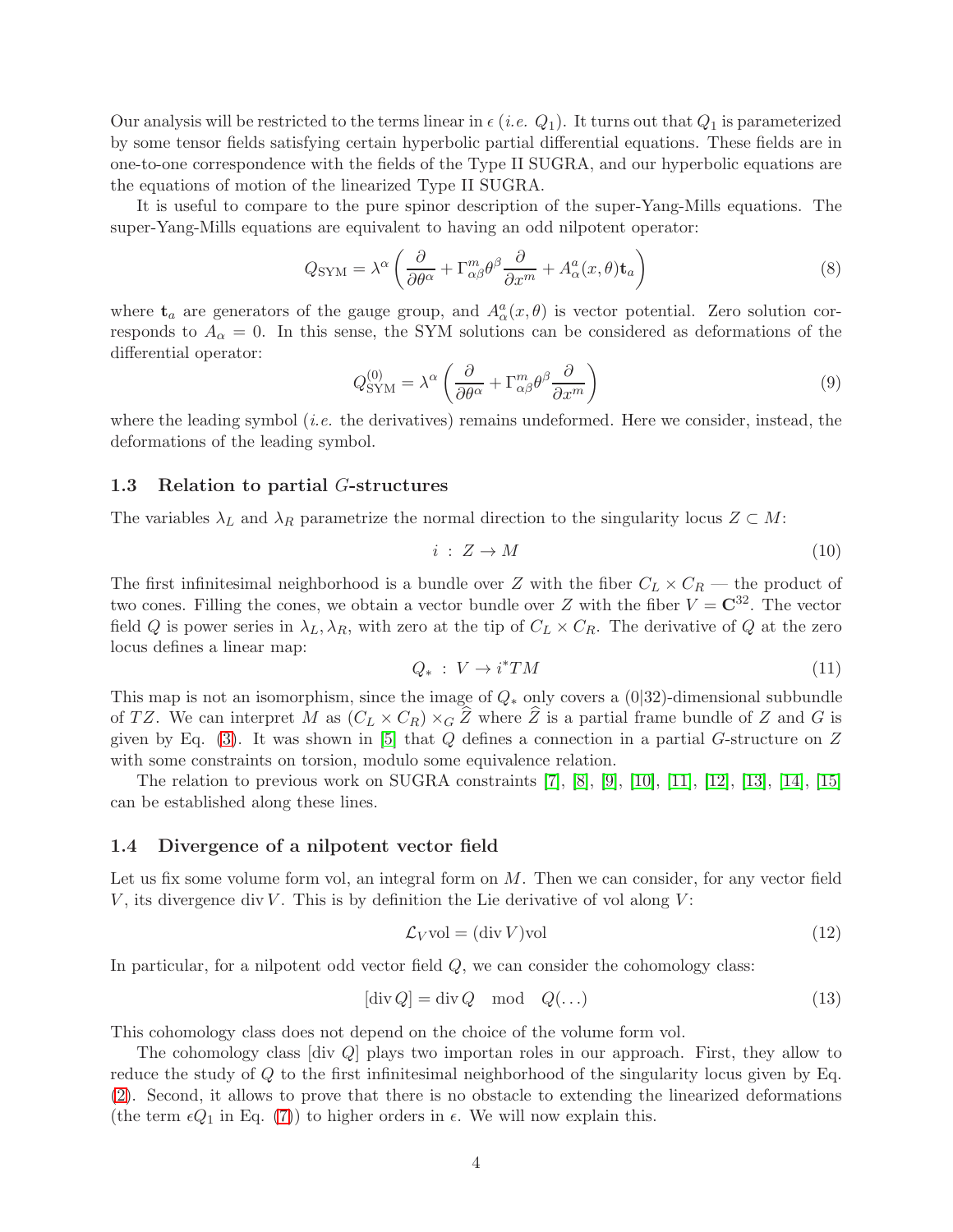#### <span id="page-5-0"></span>1.4.1 Requiring div  $Q = 0$

We required that Q has ghost number one, see Eq. [\(5\)](#page-3-2). But the "ghost number"  $\lambda_L^{\alpha} \frac{\partial}{\partial \lambda_L^{\alpha}} + \lambda_R^{\hat{\alpha}} \frac{\partial}{\partial \lambda_R^{\hat{\alpha}}}$ is coordinate-dependent. It is not invariant under a change of coordinates:

<span id="page-5-4"></span><span id="page-5-3"></span>
$$
\lambda^{\alpha} \mapsto \text{polynomial of } \lambda \tag{14}
$$

In fact, we can relax Eq. [\(5\)](#page-3-2) by replacing it with the following two requirements:

$$
Q = 0 \quad \text{when} \quad \lambda_L = 0 \quad \text{or} \quad \lambda_R = 0 \tag{15}
$$

$$
[\text{div } Q] = 0 \tag{16}
$$

Indeed Eq. [\(15\)](#page-5-3) implies that Q is a vector field of ghost number one plus vector fields of ghost numbers two and higher. Although we have not computed  $H^{>1}(\lceil Q^{\text{flat}}, \_ \rceil)$ , the results of [\[6\]](#page-22-0) suggest that

$$
\operatorname{div}: H^{2}\left(\left[Q^{\text{flat}}, -\right]\right) \longrightarrow H^{2}\left(Q^{\text{flat}}, \text{functions}\right) \tag{17}
$$

is an isomorphism, and  $H^{>2}(\lceil Q^{\text{flat}}, \_r \rceil)$  is zero modulo finite-dimensional spaces. Then, Eq. [\(16\)](#page-5-4) implies that the terms of the ghost number higher than one in  $Q$  can be removed by the coordinate redefinition. In other words, the normal form of Q can be always choosen to be of the ghost nuber one. It is enough to study the first infinitesimal neighborhood of the singularity locus.

#### <span id="page-5-1"></span>1.4.2 Vanishing of obstacles to nonlinear solution

It is necessary to extend this analysis to full nonlinear SUGRA equations, *i.e.* higher order terms in Eq. [\(7\)](#page-3-1). The potential obstacle to extending linearized solutions to the solution of the nonlinear equation  $Q^2 = 0$  lies in  $H^2(\overline{Q}^{\text{flat}}, \underline{I})$ . We will not compute  $H^2(\overline{Q}^{\text{flat}}, \underline{I})$  in this paper, but the results of [\[6\]](#page-22-0) suggest that  $H^2(\overline{Q}^{\text{flat}},\underline{I})$  is actually nonzero. (We would expect it to be roughly isomorphic to  $H^1(\mathbb{Q}^{flat}, \underline{\ } )$  which we compute here.) But we also know that the *actual* obstacle is zero, because of the consistency of the nonlinear supergravity equations of [\[3\]](#page-21-2). This means that  ${Q_1, Q_1}$  must be a coboundary. In our language, this can be proven in the following way. Let us choose vol so that the divergence of  $Q^{\text{flat}}$  is zero. The divergence of  $Q_1$ , and therefore of  $\{Q_1, Q_1\}$ , is  $Q_0$ -exact (this statement does not depend on the choice of vol). This is because div $Q_1$  has ghost number 1. The cohomology at ghost number 1 is finite-dimensional, and in fact those  $Q_1$  with nonzero div  $Q_1$  mod  $Q_0(\ldots)$  are non-physical (see [\[6\]](#page-22-0) and references there). At the same time, the divergence of the elements of  $H^2(\overline{Q}^{\text{flat}},\underline{I})$  is nonzero. Therefore the obstacle actually vanishes.

### <span id="page-5-2"></span>2 Notations

To avoid the discussion of reality conditions, we consider complex vector fields. The notation:

$$
\mathbf{C}\langle v_1, v_2, \ldots \rangle \tag{18}
$$

means the space of all linear combinations of vectors  $v_1, v_2, \ldots$  with complex coefficients.

 $\mathcal{C}$ 

We introduce the abbreviated notations:

$$
((\lambda \theta))^m = \lambda^{\alpha} \Gamma_{\alpha \beta}^m \theta^{\beta}
$$

$$
((\lambda \theta \theta))_{\gamma} = \lambda^{\alpha} \Gamma_{\alpha \beta}^m \theta^{\beta} \theta^{\delta} \Gamma_{\delta \gamma}^m
$$

$$
[v \otimes \psi]_{\alpha}^{1/2} = \Gamma_{\alpha \beta}^m v_m \psi^{\beta}
$$

$$
[v \otimes \psi]_{1/2}^{\alpha} = \Gamma^{m \alpha \beta} v_m \psi_{\beta}
$$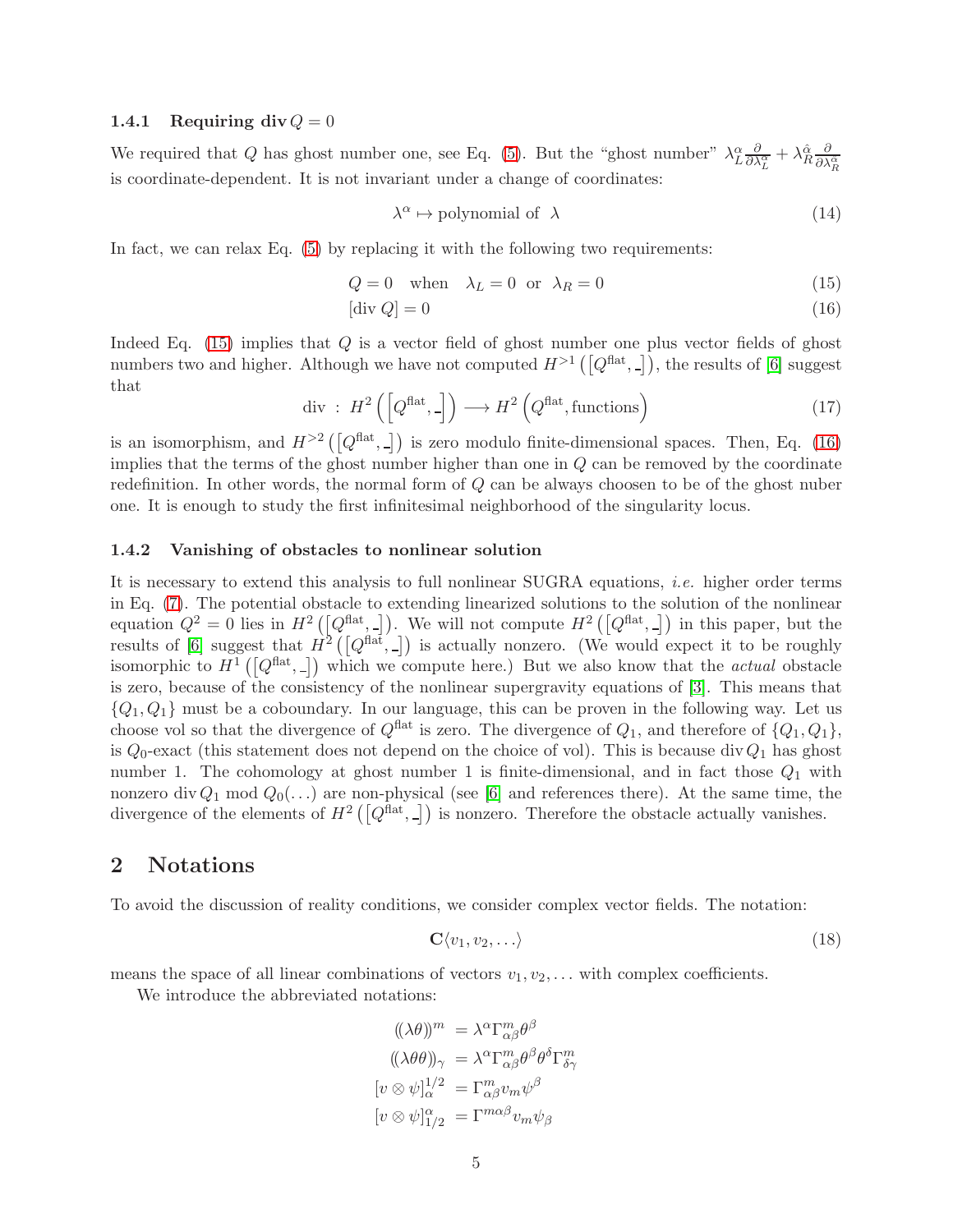### <span id="page-6-1"></span><span id="page-6-0"></span>3 Setup for cohomological perturbation theory

# 3.1 Definition of  $\theta_L^{\alpha}$  and  $\theta_R^{\hat{\alpha}}$

We *define odd coordinates*  $\theta$  so that:

$$
Q_L \theta_L^{\alpha} = \lambda_L^{\alpha} + O(\theta^2), \quad Q_L \theta_R^{\hat{\alpha}} = O(\theta^2), \quad Q_R \theta_R^{\hat{\alpha}} = \lambda_R^{\hat{\alpha}} + O(\theta^2), \quad Q_R \theta_L^{\alpha} = O(\theta^2) \tag{19}
$$

### <span id="page-6-2"></span>3.2 Flat Q and expansion around it

Flat spacetime corresonds to  $Q = Q^{\text{flat}} = Q^{\text{flat}}_L + Q^{\text{flat}}_R$  where:

$$
Q_L^{\text{flat}} = \lambda_L \frac{\partial}{\partial \theta_L} + ((\lambda_L \theta_L)) \frac{\partial}{\partial x}
$$

$$
Q_R^{\text{flat}} = \lambda_R \frac{\partial}{\partial \theta_R} + ((\lambda_R \theta_R)) \frac{\partial}{\partial x}
$$

Let us consider  $Q$  as a small deformation of  $Q^{\text{flat}}$ :

<span id="page-6-5"></span>
$$
Q = Q^{\text{flat}} + \epsilon Q_1 \tag{20}
$$

to the first order in  $\epsilon$ . Such deformations form a linear space. They correspond to odd vector fields  $Q_1$  satisfying:

$$
[Q^{\text{flat}}, Q_1] = 0 \tag{21}
$$

modulo the equivalence relation, corresponding to the action of diffeomorphisms:

$$
Q_1 \simeq Q_1 + [Q^{\text{flat}}, R] \tag{22}
$$

where  $R$  is a ghost number zero vector field on  $M$ . Therefore, the classification of nilpotent vector fields of the form [\(20\)](#page-6-5) is equivalent to the computation of the cohomology of the operator  $[Q^{\text{flat}},]$ on the space of vector fields.

In the rest of this paper we will compute the cohomology of  $[Q^{\text{flat}},]$  on the space of vector fields.

### <span id="page-6-3"></span>3.3 Spectral sequence

The grading operator:

<span id="page-6-6"></span>
$$
N = \theta_L \frac{\partial}{\partial \theta_L} + \theta_R \frac{\partial}{\partial \theta_R} + \lambda_L \frac{\partial}{\partial \lambda_L} + \lambda_R \frac{\partial}{\partial \lambda_R}
$$
(23)

defines a filtration on the algebra of functions on  $Fun(M)$ , and on the space of vector fields as a Fun(M)-module. Let  $F^N$ Vect be the space of vector fields with grade at least N. This filtration defines a spectral sequence converging to the cohomology of  $[Q^{\text{flat}}, \underline{\ }].$ 

### <span id="page-6-4"></span>3.4 First page

The first page of this spectral sequence is the cohomology of:

$$
[Q_L^{(0)} + Q_R^{(0)}, -] = \left[\lambda_L \frac{\partial}{\partial \theta_L} + \lambda_R \frac{\partial}{\partial \theta_R}, -\right]
$$
 (24)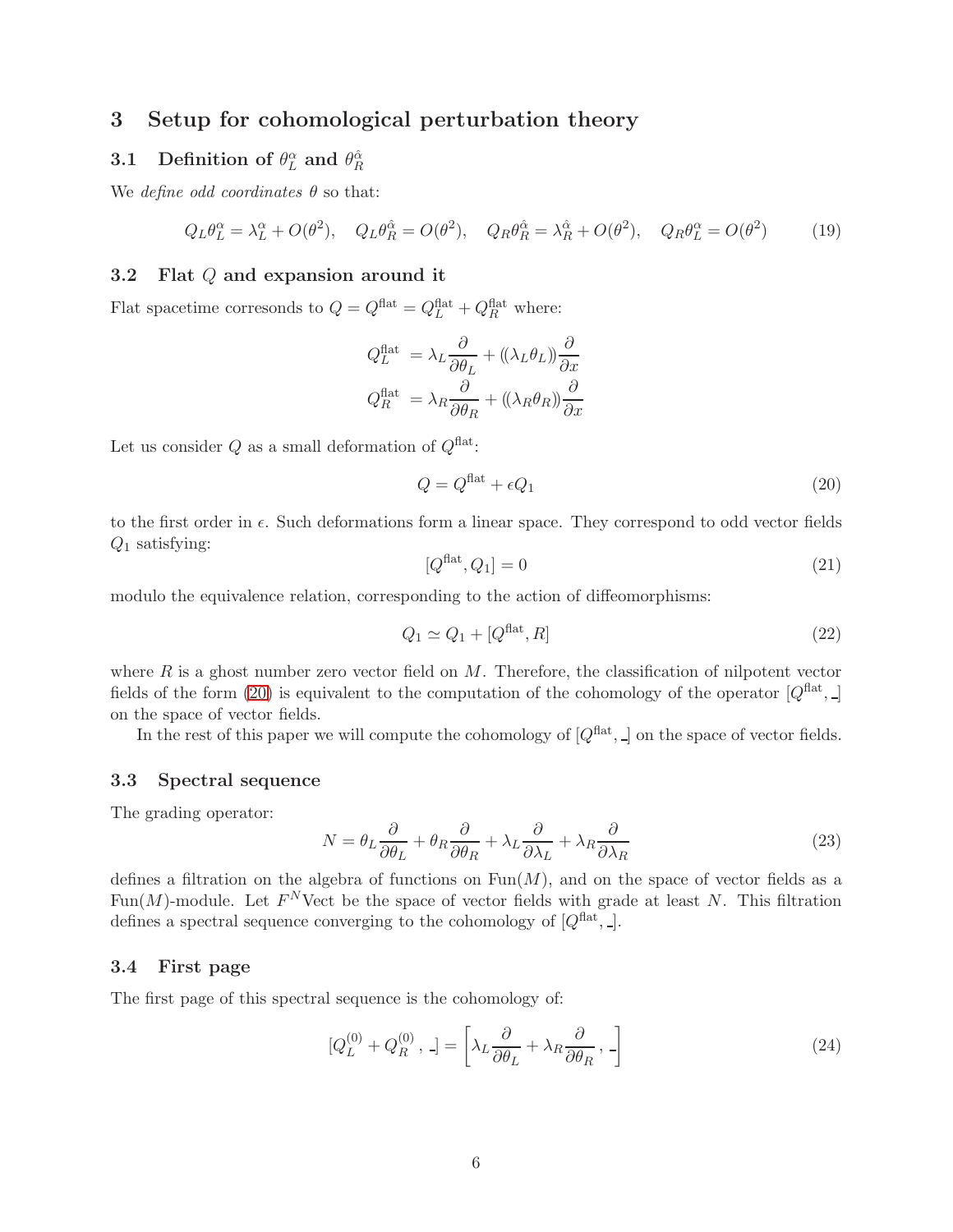on the space of vector fields on M. For a set of coordinates  $x, y, \ldots$  we denote Fun $(x, y, \ldots)$  the space of functions of  $x, y, \ldots$  and  $Vect(x, y, \ldots)$  the space of vector fields *(i.e.* differentiations of Fun $(x, y, \ldots)$ ). Let us introduce the following complexes:

$$
C_L^{\text{vect}} = \text{Vect}(\theta_L, \lambda_L) \text{ with differential } [Q_L^{(0)}, -]
$$
  

$$
C_R^{\text{vect}} = \text{Vect}(\theta_R, \lambda_R) \text{ with differential } [Q_R^{(0)}, -]
$$
  

$$
C_L^{\text{fun}} = \text{Fun}(\theta_L, \lambda_L) \text{ with differential } Q_L^{(0)}
$$
  

$$
C_R^{\text{fun}} = \text{Fun}(\theta_R, \lambda_R) \text{ with differential } Q_R^{(0)}
$$

Then, Vect $(M)$  with differential  $Q_L^{(0)} + Q_R^{(0)}$  $\mathcal{R}^{(0)}$  decomposes as follows:

$$
Vect(M) = \text{Fun}(x) \otimes C_R^{\text{fun}} \otimes C_L^{\text{vect}} \tag{25}
$$
\n
$$
\text{Fun}(x) \otimes C_R^{\text{fun}} \otimes C^{\text{vect}} \tag{26}
$$

$$
\oplus \operatorname{Fun}(x) \otimes C_L^{\operatorname{tun}} \otimes C_R^{\operatorname{vect}} \tag{26}
$$

$$
\oplus \operatorname{Fun}(x) \otimes C_L^{\text{fun}} \otimes C_R^{\text{fun}} \otimes \frac{\partial}{\partial x} \tag{27}
$$

(We do not need to take care about the completions of the tensor products, since all our functions are polynomials in  $\theta$  and  $\lambda$ .) The cohomology of  $C_L^{\text{fun}}$  and  $C_R^{\text{fun}}$  is well known, see *e.g.* the review part of [\[16\]](#page-22-12):

$$
H^{0}(C^{\text{fun}}) = \mathbf{C}\langle 1 \rangle
$$
  
\n
$$
H^{1}(C^{\text{fun}}) = \mathbf{C}\langle ((\lambda \theta)), [((\lambda \theta)) \otimes \theta]^{1/2} \rangle
$$
  
\n
$$
H^{2}(C^{\text{fun}}) = \mathbf{C}\langle ((\lambda \theta))^{m}((\lambda \theta))^{n} \Gamma_{mn} \theta, ((\lambda \theta))^{m}((\lambda \theta))^{n}(\theta \Gamma_{lmn} \theta) \rangle
$$
  
\n
$$
H^{3}(C^{\text{fun}}) = \mathbf{C}\langle ((\lambda \theta))^{l}((\lambda \theta))^{m}((\lambda \theta))^{n}(\theta \Gamma_{lmn} \theta) \rangle
$$

Parts of the cohomology of  $C_L^{\text{vect}}$  and  $C_R^{\text{vect}}$  which are relevant to this work will be computed in Section [4.](#page-7-0)

# <span id="page-7-0"></span>4 Cohomology of  $Q^{(0)}$  in the space of vector fields

#### <span id="page-7-1"></span>4.1 Notations

Let X denote the singular supermanifold parametrized by bosonic  $\lambda^{\alpha}$  and fermionic  $\theta^{\alpha}$  satisfying the pure spinor constraint:

<span id="page-7-2"></span>
$$
\lambda^{\alpha} \Gamma^{m}_{\alpha\beta} \lambda^{\beta} = 0 \tag{28}
$$

(The space  $M$  introduced in Section [1.1](#page-2-1) is the direct product of two copies of  $X$ , and the space parametrized by  $x^m$ .) Let  $\mathcal{O}(X)$  denote the algebra of polynomial functions on X, and  $Vect(X)$  $Der(\mathcal{O}(X))$  the space of polynomial vector fields. Consider the odd nilpotent vector field  $Q^{(0)}$ :

$$
Q^{(0)} = \lambda^{\alpha} \frac{\partial}{\partial \theta^{\alpha}}
$$
 (29)

The commutation  $[Q^{(0)}, -]$  is a nilpotent operator on  $Vect(X)$ . We will now compute the cohomology of this operator.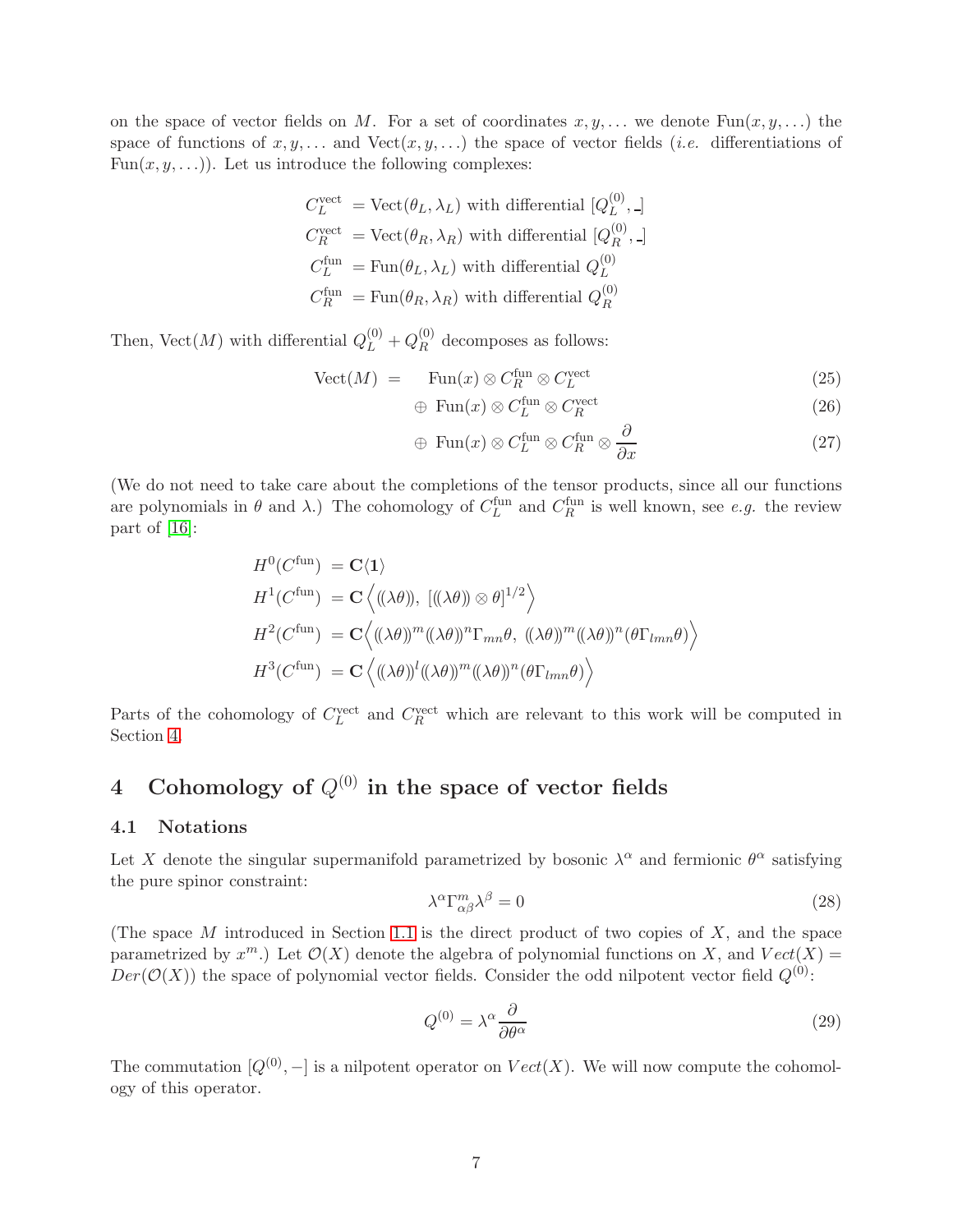Any vector field  $V \in Vec(X)$  can be written as

$$
V = \xi^{\alpha}(\lambda, \theta) \frac{\partial}{\partial \lambda^{\alpha}} + u^{\alpha}(\lambda, \theta) \frac{\partial}{\partial \theta^{\alpha}}
$$

$$
(\lambda \gamma_m)_{\alpha} \xi^{\alpha} = 0
$$

The condition  $(\lambda \gamma_m)_{\alpha} \xi^{\alpha} = 0$  is needed because  $\lambda^{\alpha}$  is constrained to satisfy Eq. [\(28\)](#page-7-2).

Consider the subsheaf  $U \subset TX$  consisting of vectors of the form  $u^{\alpha} \frac{\partial}{\partial \theta^{\alpha}}$  (in other words,  $\xi^{\alpha} = 0$ ). Its space of sections is:

$$
\Gamma(U) = \{ v \in \text{Vect}(X) \mid \mathcal{L}_v \lambda^\alpha = 0 \}
$$
\n(30)

We observe that  $\Gamma(U) \subset \text{Vect}(X)$  is invariant under the action of  $[Q^{(0)},]$ . Therefore, we can think of both  $\Gamma(U)$  and  $\Gamma(TX/U)$  as complexes with the differential  $[Q^{(0)},\Box]$ .

## <span id="page-8-0"></span>4.2 Summary of results for  $H^1(Vect(X))$

Using the notations of Section [2:](#page-5-2)

$$
H^{1}(Vect(X))_{\text{odd}} = \mathbf{C} \Big\langle [((\lambda \theta)) \otimes \theta]^{1/2} \otimes \frac{\partial}{\partial \theta},
$$
  

$$
((\lambda \theta)) \left( \lambda^{\alpha} \frac{\partial}{\partial \lambda^{\alpha}} + \theta^{\alpha} \frac{\partial}{\partial \theta^{\alpha}} \right) \Big\rangle
$$
  

$$
H^{1}(Vect(X))_{\text{even}} = \mathbf{C} \Big\langle [((\lambda \theta)) \otimes \theta]^{1/2} \otimes \left( \lambda \Gamma_{mn} \frac{\partial}{\partial \lambda} + \theta \Gamma_{mn} \frac{\partial}{\partial \theta} \right) \Big\rangle
$$
 (32)

In the rest of this Section we will explain the computation.

### <span id="page-8-1"></span>4.3 Exact sequences

Consider the short exact sequence of complexes:

$$
0 \longrightarrow \Gamma(U) \longrightarrow Vect(X) \longrightarrow \Gamma(TX/U) \longrightarrow 0
$$
\n(33)

The corresponding long exact sequence in cohomology of  $[Q^{(0)},]$  is:

$$
\longrightarrow H^{n-1}(\Gamma(U)) \longrightarrow H^{n-1}(Vect(X)) \longrightarrow H^{n-1}(\Gamma(TX/U)) \longrightarrow
$$
  

$$
\longrightarrow H^{n}(\Gamma(U)) \longrightarrow H^{n}(Vect(X)) \longrightarrow H^{n}(\Gamma(TX/U)) \longrightarrow
$$
  

$$
\longrightarrow H^{n+1}(\Gamma(U)) \longrightarrow \dots
$$

# <span id="page-8-3"></span><span id="page-8-2"></span>**4.4** Computation of  $H^1(Vect(X))_{odd}$

### 4.4.1 Summary of result

We use the following segment of the long exact sequence:

$$
H^{0}(\Gamma(TX/U))_{\text{even}} \xrightarrow{\delta} \n\stackrel{\delta}{\longrightarrow} H^{1}(\Gamma(U))_{\text{odd}} \longrightarrow H^{1}(Vect(X))_{\text{odd}} \longrightarrow H^{1}(\Gamma(TX/U))_{\text{odd}} \xrightarrow{\delta} \n\stackrel{\delta}{\longrightarrow} H^{2}(\Gamma(U))_{\text{even}}
$$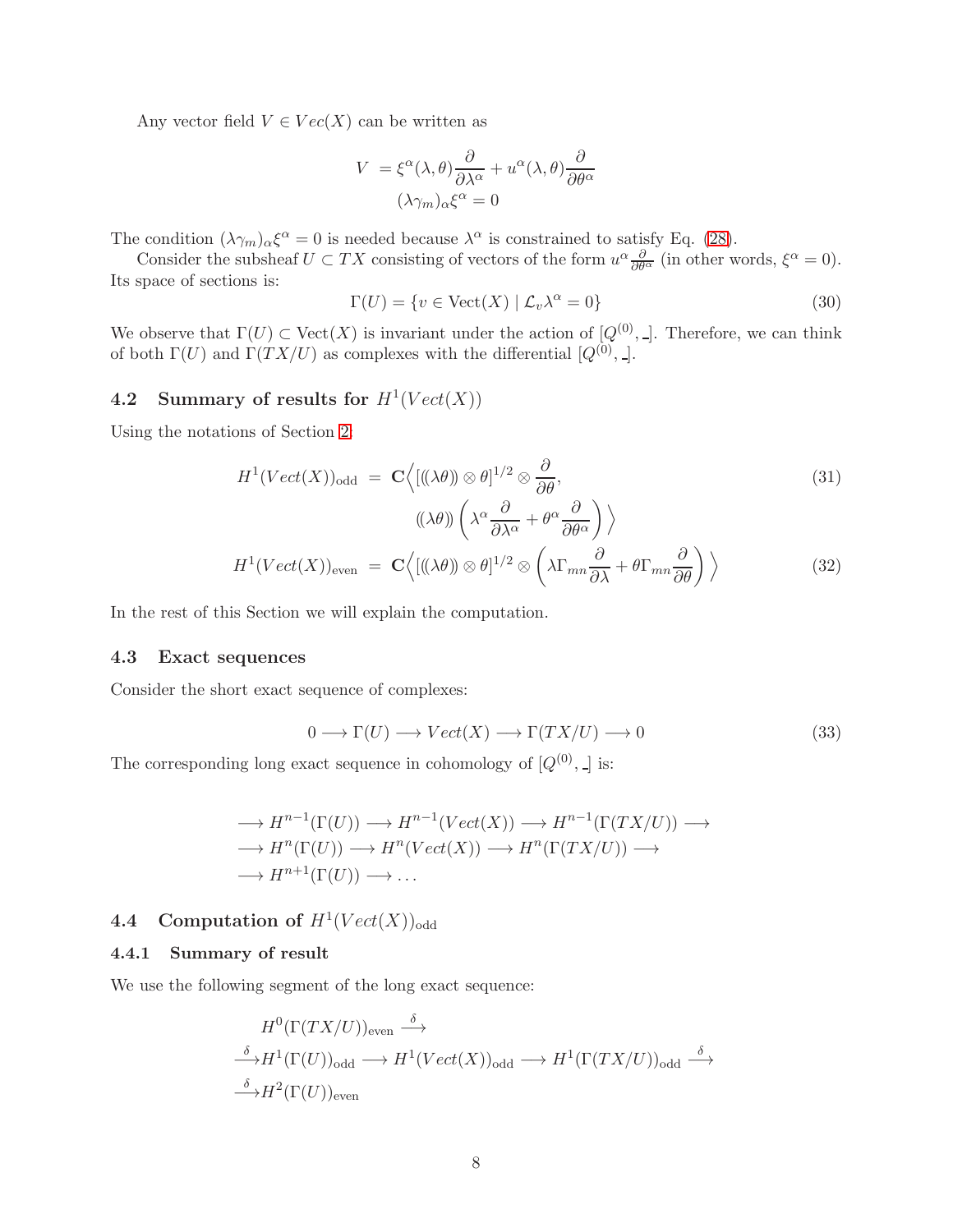The cohomology groups participating in this segment have the following description:

$$
H^{0}(\Gamma(TX/U))_{even} = \mathbf{C}\langle D, M_{mn}\rangle \text{ of Eq. (39)}
$$

$$
H^{1}(\Gamma(U))_{odd} = \mathbf{C}\left\langle (\lambda \Gamma^{m}\theta)(\theta \Gamma_{m})_{\alpha} \frac{\partial}{\partial \theta^{\beta}} \right\rangle \tag{34}
$$

$$
\left[\delta \,:\, H^0(\Gamma(TX/U))_{even} \longrightarrow H^1(\Gamma(U))_{odd}\right] \,=\, 0 \text{ Section 4.4.2}
$$
\n
$$
(35)
$$

$$
H^{1}(\Gamma(TX/U))_{odd} = \mathbf{C}\left\langle (\lambda \Gamma^{m}\theta) \left( \lambda^{\alpha} \frac{\partial}{\partial \lambda^{\alpha}} \right) \right\rangle \tag{36}
$$

<span id="page-9-8"></span>Section [4.4.2](#page-9-3)

$$
\left[\delta \ : H^1(\Gamma(TX/U))_{odd} \longrightarrow H^2(\Gamma(U))_{even}\right] = 0 \tag{37}
$$

This implies:

$$
H^{1}(Vect(X))_{\text{odd}} = H^{1}(\Gamma(U))_{\text{odd}} \oplus H^{1}(\Gamma(TX/U))_{\text{odd}} =
$$
  
= 
$$
\mathbf{C} \left\langle (\lambda \Gamma^{m} \theta)(\theta \Gamma_{m})_{\alpha} \frac{\partial}{\partial \theta^{\beta}}, (\lambda \Gamma^{m} \theta) \left( \lambda^{\alpha} \frac{\partial}{\partial \lambda^{\alpha}} + \theta^{\alpha} \frac{\partial}{\partial \theta^{\alpha}} \right) \right\rangle
$$
 (38)

We will now explain the computation.

### <span id="page-9-0"></span>4.4.2 Computation

Γ(TX/U) The space Γ(TX/U) is generated as an  $\mathcal{O}(X)$ -module, by the following vector fields:

<span id="page-9-1"></span>
$$
D = \lambda^{\alpha} \frac{\partial}{\partial \lambda^{\alpha}}, \quad M_{mn} = (\lambda \gamma_{mn})^{\alpha} \frac{\partial}{\partial \lambda^{\alpha}}
$$
(39)

However  $\Gamma(TX/U)$  is *not* a free  $\mathcal{O}(X)$  module, because there is a relation:

$$
\frac{1}{10} (\lambda \gamma^{mn})^{\alpha} M_{mn} + \lambda^{\alpha} D = 0 \tag{40}
$$

<span id="page-9-2"></span> $\delta$ :  $H^0(\Gamma(TX/U))_{\text{even}} \longrightarrow H^1(\Gamma(U))_{\text{odd}}$  It is zero because both D and  $M_{mn}$  can be extended to elements of  $Vect(X)$  commuting with  $Q^{(0)}$ :

<span id="page-9-6"></span>
$$
D \mapsto \lambda^{\alpha} \frac{\partial}{\partial \lambda^{\alpha}} + \theta^{\alpha} \frac{\partial}{\partial \theta^{\alpha}} \tag{41}
$$

$$
M_{mn} \mapsto \left(\lambda \Gamma_{mn} \frac{\partial}{\partial \lambda}\right) + \left(\theta \Gamma_{mn} \frac{\partial}{\partial \theta}\right) \tag{42}
$$

<span id="page-9-3"></span> $H^1(\Gamma(TX/U))_{odd}$  and  $\delta$  :  $H^1(\Gamma(TX/U))_{odd} \to H^2(\Gamma(U))_{even}$  For any tensor  $A^{lmn}$ , consider vector fields of the form:

<span id="page-9-7"></span><span id="page-9-4"></span>
$$
A^{l,mn}(\lambda \Gamma_l \theta) \left(\lambda \Gamma_m \Gamma_n \frac{\partial}{\partial \lambda}\right) \tag{43}
$$

Such vector fields generate  $Z^1(\Gamma(TX/U))_{odd}$ . But some of them are  $Q^{(0)}$ -exact:

<span id="page-9-5"></span>
$$
(\lambda \Gamma_{[l} \theta) \left( \lambda \Gamma_{m]} \Gamma_{n} \frac{\partial}{\partial \lambda} \right) = \frac{1}{4} \left[ Q^{(0)}, (\theta \Gamma_{lm} \Gamma_{p} \theta) \left( \lambda \Gamma_{p} \Gamma_{n} \frac{\partial}{\partial \lambda} \right) \right] \text{ mod } \Gamma(U)
$$
(44)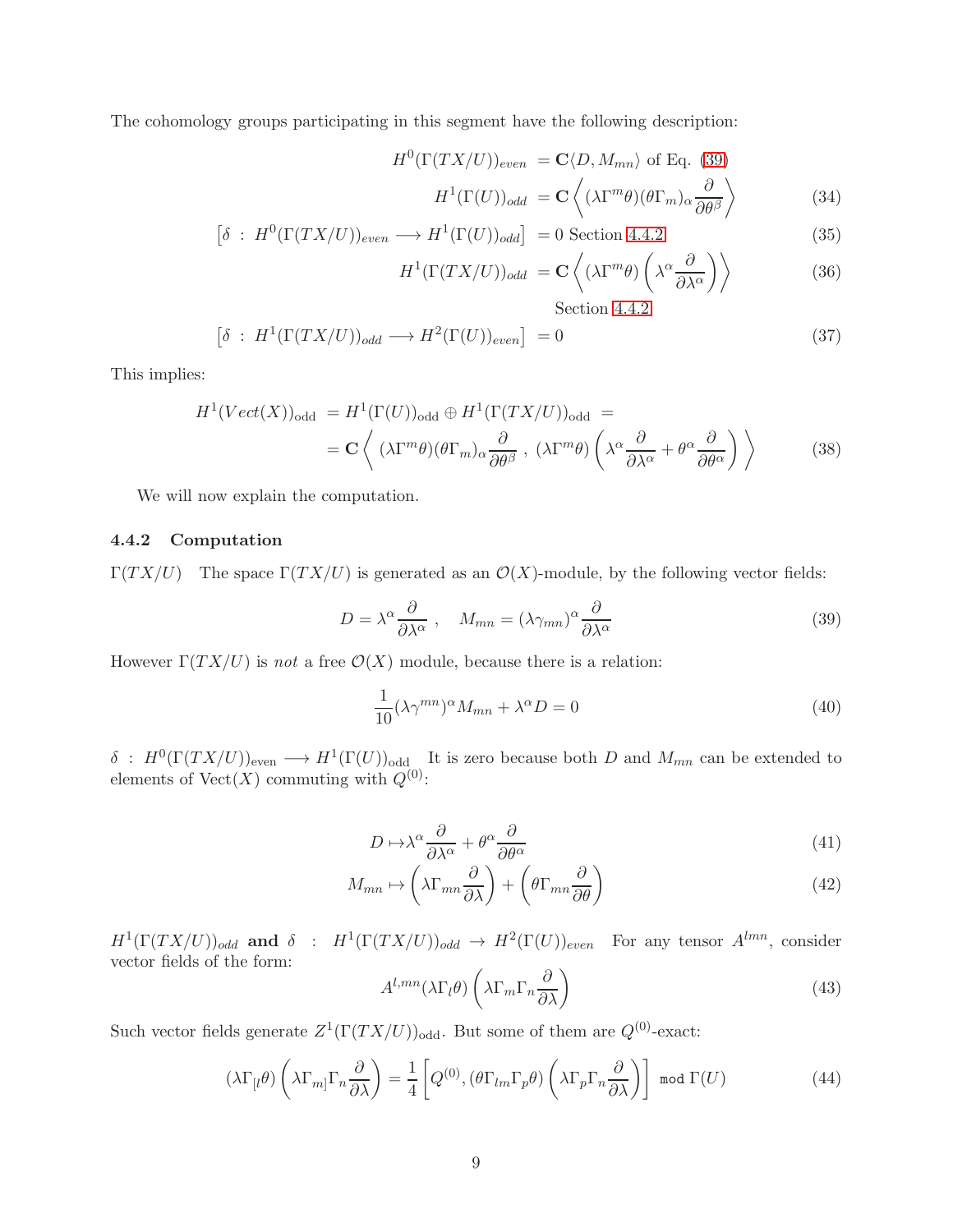Therefore the vector fields of the form Eq. [\(43\)](#page-9-4) with  $A^{lmn}$  of the form:

$$
A^{l,mn} = X^{[lm]n} + Y^{l(mn)} \quad , \quad Y^{lmm} = 0 \tag{45}
$$

are zero in  $H^1(\Gamma(TX/U))_{odd}$ . This implies that  $H^1(\Gamma(TX/U))_{odd}$  is generated by the vector fields of the form:

<span id="page-10-3"></span>
$$
(\lambda \Gamma^i \theta) \left( \lambda^\alpha \frac{\partial}{\partial \lambda^\alpha} \right) \tag{46}
$$

A vector field of Eq. [\(43\)](#page-9-4) is zero in cohomology iff:

<span id="page-10-4"></span>
$$
A^{l,lm} - A^{l,ml} - A^{m,ll} = 0
$$
\n(47)

Vector fields of the form [\(46\)](#page-10-3) correspond to:

$$
A^{l,mn} = \frac{1}{10} \delta_{il} \delta_{mn}
$$
  

$$
A^{l,lm} - A^{l,ml} - A^{m,ll} = -\delta_{im}
$$

Notice that the section of  $\Gamma(TX/U)$  defined by Eq. [\(46\)](#page-10-3) can be extended to a  $[Q^{(0)},$ ]-closed section of  $TX$ :

$$
(\lambda \Gamma^m \theta) \left( \left( \lambda^{\alpha} \frac{\partial}{\partial \lambda^{\alpha}} \right) + \left( \theta^{\alpha} \frac{\partial}{\partial \theta^{\alpha}} \right) \right)
$$
(48)

This means that  $\delta : H^1(\Gamma(TX/U))_{odd} \to H^2(\Gamma(U))_{even}$  is zero.

Eq. [\(44\)](#page-9-5) has the following refinement:

$$
(\lambda \Gamma_{[l} \theta) \left( \lambda \Gamma_{m]} \Gamma_{n} \frac{\partial}{\partial \lambda} + \theta \Gamma_{m]} \Gamma_{n} \frac{\partial}{\partial \theta} \right) =
$$
\n
$$
= \frac{1}{4} \left[ Q^{(0)}, (\theta \Gamma_{lm} \Gamma_{p} \theta) \left( \lambda \Gamma_{p} \Gamma_{n} \frac{\partial}{\partial \lambda} + \frac{1}{3} \theta \Gamma_{p} \Gamma_{n} \frac{\partial}{\partial \theta} \right) \right] - \frac{1}{6} (\theta \Gamma_{p} \lambda) \left( \theta \Gamma_{p} \Gamma_{lm} \Gamma_{n} \frac{\partial}{\partial \theta} \right)
$$
\n(49)

# <span id="page-10-1"></span><span id="page-10-0"></span>**4.5** Computation of  $H^1(\Gamma(TX))_{\text{even}}$

### 4.5.1 Summary of result

$$
H^{1}(\text{Vect}(X))_{\text{even}} = \mathbf{C}\left\langle (\lambda \Gamma^{m}\theta)\Gamma_{m\alpha\beta}\theta^{\beta}\left(\lambda\Gamma_{kl}\frac{\partial}{\partial\lambda}+\theta\Gamma_{kl}\frac{\partial}{\partial\theta}\right)\right\rangle
$$
(50)

### <span id="page-10-2"></span>4.5.2 Computation

We use the following segment of the long exact sequence:

$$
H^{0}(\Gamma(TX/U))_{odd} \xrightarrow{\delta} \n\stackrel{\delta}{\longrightarrow} H^{1}(\Gamma(U))_{even} \longrightarrow H^{1}(Vect(X))_{even} \longrightarrow H^{1}(\Gamma(TX/U))_{even} \xrightarrow{\delta} \n\stackrel{\delta}{\longrightarrow} H^{2}(\Gamma(U))_{odd}
$$

 $H^0(\Gamma(TX/U))_{odd}$  is generated by:

$$
Z_{\alpha}^{q} = (\Gamma_{p}\theta)_{\alpha} \left(\lambda \Gamma^{p} \Gamma^{q} \frac{\partial}{\partial \lambda}\right)
$$
\n(51)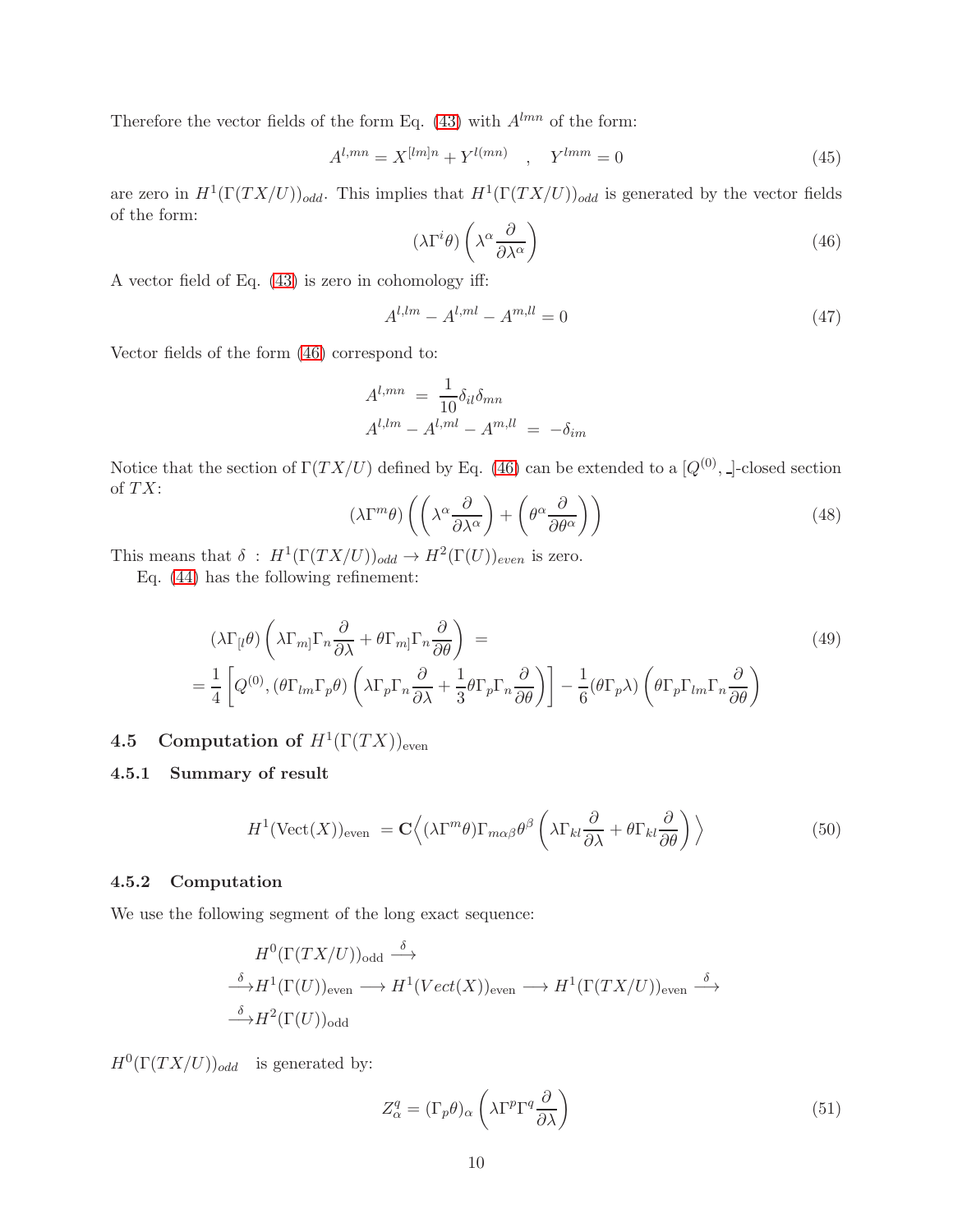$H^1(\Gamma(U))_{even}$  is generated by:

<span id="page-11-0"></span>
$$
Y_{\alpha}^{m} = (\theta \Gamma^{m} \lambda) \frac{\partial}{\partial \theta^{\alpha}}
$$
\n(52)

 $\textbf{Computation of} \; \delta \; : \; H^0(\Gamma(TX/U))_{odd} \longrightarrow H^1(\Gamma(U))_{even}$ 

$$
\delta Z_{\alpha}^{q} = (\Gamma_{p} \theta)_{\alpha} \left( \lambda \Gamma^{p} \Gamma^{q} \frac{\partial}{\partial \theta} \right) =
$$
  
=  $-(\theta \Gamma^{p} \lambda) \left( \Gamma_{p} \Gamma^{q} \frac{\partial}{\partial \theta} \right)_{\alpha}$  mod  $[Q^{(0)}, \Delta] = -(\Gamma_{m} \Gamma^{q})_{\alpha}^{\beta} Y_{\beta}^{m}$  mod  $[Q^{(0)}, \Delta]$  (53)

The linear map  $Y^q_\alpha \mapsto (\Gamma_m \Gamma^q)_\alpha^{\beta} Y^m_\beta$  is a bijection. More precisely:

$$
\left\{\lambda \frac{\partial}{\partial \theta}, (\Gamma_p \theta)_\alpha \left(\theta \Gamma^p \Gamma^q \frac{\partial}{\partial \theta} + 2\lambda \Gamma^p \Gamma^q \frac{\partial}{\partial \lambda}\right)\right\} = -\left(\Gamma_p \Gamma^q \left(\theta \Gamma^p \lambda\right) \frac{\partial}{\partial \theta}\right)_\alpha \tag{54}
$$

$$
\left\{\lambda \frac{\partial}{\partial \theta} , \left(\delta_r^q \Gamma_p \theta - \frac{1}{10} \Gamma^q \Gamma_r \Gamma_p \theta\right)_{\alpha} \left(\theta \Gamma^p \Gamma^r \frac{\partial}{\partial \theta} + 2\lambda \Gamma^p \Gamma^r \frac{\partial}{\partial \lambda}\right)\right\} =
$$
  
= 
$$
-2 \left( \left(\delta_r^q - \frac{1}{10} \Gamma^q \Gamma_r \right) (\theta \Gamma^r \lambda) \frac{\partial}{\partial \theta}\right)_{\alpha}
$$
  

$$
\left\{\lambda \frac{\partial}{\partial \theta} , \frac{1}{10} (\Gamma^q \Gamma_r \Gamma_p \theta)_{\alpha} \left(\theta \Gamma^p \Gamma^r \frac{\partial}{\partial \theta} + 2\lambda \Gamma^p \Gamma^r \frac{\partial}{\partial \lambda}\right)\right\} =
$$
  
= 
$$
8 \left( \frac{1}{10} \Gamma^q \Gamma_r (\theta \Gamma^r \lambda) \frac{\partial}{\partial \theta}\right)_{\alpha}
$$

$$
\begin{split}\n(\theta \Gamma^{q} \lambda) \frac{\partial}{\partial \theta^{\alpha}} &= \left\{ \lambda \frac{\partial}{\partial \theta} \, , \, A^{q}_{\alpha} \right\} \\
\text{where} \\
A^{q}_{\alpha} &= -\frac{1}{2} \left( \delta^{q}_{r} \Gamma_{p} \theta - \frac{1}{10} \Gamma^{q} \Gamma_{r} \Gamma_{p} \theta \right)_{\alpha} \left( \theta \Gamma^{p} \Gamma^{r} \frac{\partial}{\partial \theta} + 2 \lambda \Gamma^{p} \Gamma^{r} \frac{\partial}{\partial \lambda} \right) \right. \\
&\left. + \frac{1}{80} (\Gamma^{q} \Gamma_{r} \Gamma_{p} \theta)_{\alpha} \left( \theta \Gamma^{p} \Gamma^{r} \frac{\partial}{\partial \theta} + 2 \lambda \Gamma^{p} \Gamma^{r} \frac{\partial}{\partial \lambda} \right) \right. \\
&= -\frac{1}{2} \left( \delta^{q}_{r} \Gamma_{p} \theta - \frac{1}{8} \Gamma^{q} \Gamma_{r} \Gamma_{p} \theta \right)_{\alpha} \left( \theta \Gamma^{p} \Gamma^{r} \frac{\partial}{\partial \theta} + 2 \lambda \Gamma^{p} \Gamma^{r} \frac{\partial}{\partial \lambda} \right)\n\end{split}
$$

Therefore  $H^0(\Gamma(TX/U))_{odd}$  cancels with  $H^1(\Gamma(U))_{even}$ .

Computation of  $H^1(\Gamma(TX/U))_{even}$  and vanishing of  $\delta$  :  $H^1(\Gamma(TX/U))_{even} \to H^2(\Gamma(U))_{odd}$ The space of cocycles  $Z^1(\Gamma(TX/U))_{\text{even}}$  is generated by:

$$
[((\lambda \theta)) \otimes \theta]^{1/2}D
$$

$$
[((\lambda \theta)) \otimes \theta]^{1/2}M_{mn}
$$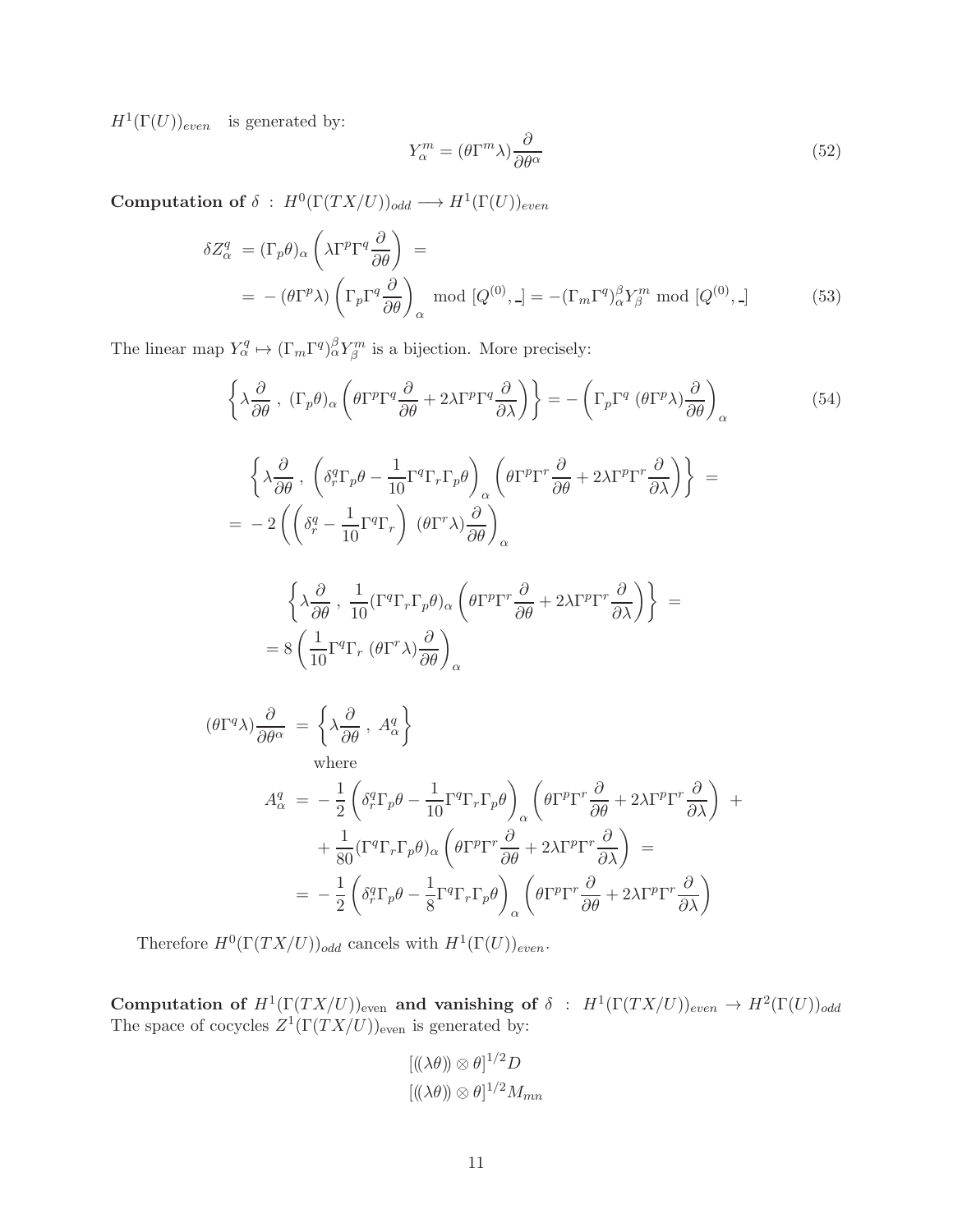where D and  $M_{mn}$  are from Eq. [\(39\)](#page-9-1). Since both D and  $M_{mn}$  extend to  $[Q^{(0)},]$ -closed sections of TX by Eqs. [\(41\)](#page-9-6) and [\(42\)](#page-9-7), the coboundary operator  $\delta$  :  $H^1(\Gamma(TX/U))_{even} \to H^2(\Gamma(U))_{odd}$  is zero.

But some cocycles are exact. Indeed, as sections of  $TX/U$ :

$$
Q^{(0)}\left(\Gamma_{pq}\Gamma_{m}\theta\left(\theta\Gamma_{kpq}\theta\right)\left(\lambda\Gamma^{k}\Gamma^{m}\frac{\partial}{\partial\lambda}\right)\right) =
$$
  
= -32 $\Gamma_{m}\theta(\theta\Gamma^{m}\lambda)\left(\lambda\frac{\partial}{\partial\lambda}\right)$  - 4 $\Gamma_{n}\Gamma_{m}\Gamma_{q}\theta(\theta\Gamma^{q}\lambda)\left(\lambda\Gamma^{n}\Gamma^{m}\frac{\partial}{\partial\lambda}\right)$ 

# <span id="page-12-0"></span>5 Coefficients of normal form satisfy wave equations

Modulo  $F^4$ Vect we can choose the coordinates so that:

$$
Q_L = \lambda_L \frac{\partial}{\partial \theta_L} + ((\lambda_L \theta_L))^m E_m^{Ln} \frac{\partial}{\partial x^n} + \tag{55}
$$

<span id="page-12-5"></span><span id="page-12-4"></span><span id="page-12-3"></span>+ 
$$
((\lambda_L \theta_L))^m (\lambda_L \Omega_L L_m^L \partial_{\lambda_L} + \theta_L \Omega_L L_m^L \partial_{\theta_L} + \lambda_R \Omega_L R_m^R \partial_{\lambda_R} + \theta_R \Omega_L R_m^R \partial_{\theta_R})
$$
 +  $(56)$ 

+ 
$$
\left(\left(\lambda_L \theta_L \theta_L\right)\right) \left(P_{LL} \frac{\partial}{\partial \theta_L} + P_{LR} \frac{\partial}{\partial \theta_R}\right) \text{ mod } F^4
$$
 (57)

$$
Q_R = \lambda_R \frac{\partial}{\partial \theta_R} + ((\lambda_R \theta_R))^m E_m^{Rn} \frac{\partial}{\partial x^n} +
$$
  
+ 
$$
((\lambda_R \theta_R))^m (\lambda_R \Omega_R R_m^R \partial_{\lambda_R} + \theta_R \Omega_R R_m^R \partial_{\theta_R} + \lambda_L \Omega_R L_m^L \partial_{\lambda_L} + \theta_L \Omega_R L_m^L \partial_{\theta_L}) +
$$
  
+ 
$$
((\lambda_R \theta_R \theta_R)) \left( P_{RL} \frac{\partial}{\partial \theta_L} + P_{RR} \frac{\partial}{\partial \theta_R} \right) \text{ mod } F^4
$$
 (58)

where  $E, \Omega, P$  are some functions of x. Indeed, using Section [3.4:](#page-6-4)

- $H^1(C_L^{\text{fun}})_{\text{odd}} \otimes \frac{\partial}{\partial x}$  enters on Line [\(55\)](#page-12-3),
- Second part of  $H^1(C_L^{\text{vect}})_{\text{odd}}$  (see Eq. [\(38\)](#page-9-8)) and  $H^1(C_L^{\text{fun}})_{\text{odd}} \otimes H^0(C_R^{\text{vect}})_{\text{even}}$  on Line [\(56\)](#page-12-4),
- First part of  $H^1(C_L^{\text{vect}})_{\text{odd}}$  (see Eq. [\(38\)](#page-9-8)) and  $H^1(C_L^{\text{fun}})_{\text{even}} \otimes H^0(C_R^{\text{vect}})_{\text{odd}}$  on Line [\(57\)](#page-12-5)

### <span id="page-12-2"></span><span id="page-12-1"></span>5.1 Equations for tetrad and spin connection

### 5.1.1 Fixing  $(so(10) \oplus C)_L$  and  $(so(10) \oplus C)_R$

Let us study the linearized order in deviations from flat space-time. In flat space-time  $E_m^{L\mu} = E_m^{R\mu} =$  $\delta_m^{\mu}$ . The deviation from flatness can be written as:

$$
E_m^{L\mu} = \delta_m^{\mu} + \delta_n^{\mu} e_{n,m}^{L} \quad \text{and} \quad E_m^{R\mu} = \delta_m^{\mu} + \delta_n^{\mu} e_{n,m}^{R} \tag{59}
$$

where  $e^L$  and  $e^R$  are infinitesimal. We assume summation over repeated indices. We can choose a freedom of  $so(10) \oplus \mathbf{C}$  redefinitions of both  $(\lambda_L, \theta_L)$  and  $(\lambda_R, \theta_R)$  to fix:

$$
e_{[m,n]}^{L} = e_{[m,n]}^{R} = 0 \tag{60}
$$

<span id="page-12-7"></span><span id="page-12-6"></span>
$$
e_{m,m}^L = e_{m,m}^R \tag{61}
$$

At this point, the only remaining freedom in redefinition of  $\lambda$  and  $\theta$  is overall rescaling of  $(\lambda_L, \lambda_R, \theta_L, \theta_R)$ . We fixed both  $(s\omicron(10) \oplus \mathbf{C})_L \oplus (s\omicron(10) \oplus \mathbf{C})_R$  down to the diagonal **C**.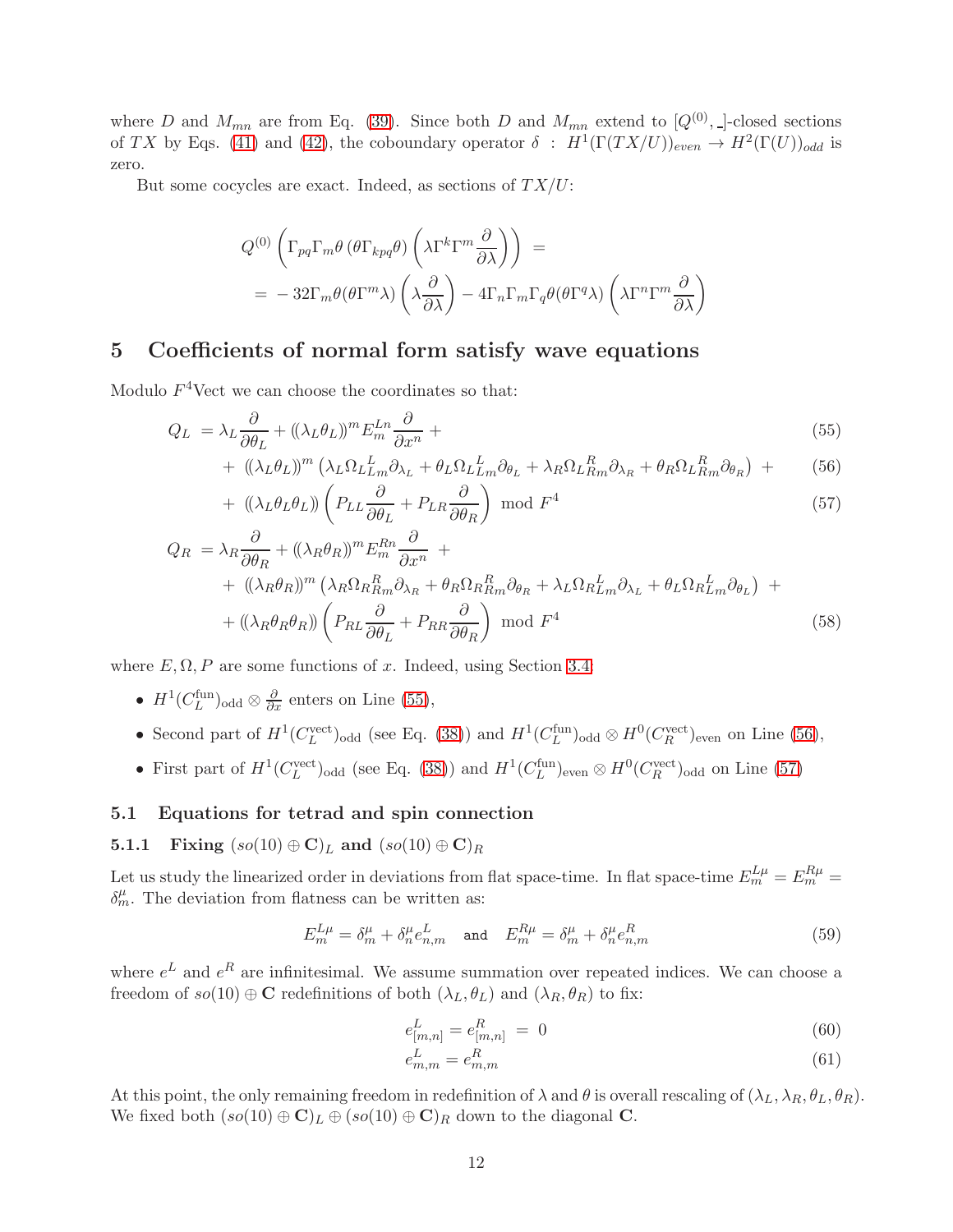# <span id="page-13-0"></span> $\textbf{5.1.2} \quad \textbf{Fixing} \,\, \Omega_L^{\phantom{L}L} \textbf{ and } \, \Omega_R^{\phantom{R}R}$

According to Section [4.4.2,](#page-9-3) we can choose:

<span id="page-13-2"></span>
$$
\Omega_L L_{m,lk} = \frac{1}{10} \Omega_L L_m^{(s)} \delta_{lk} \tag{62}
$$

From  $\{Q_L, Q_R\} = 0$ , the coefficient of  $((\lambda_L \theta_L))^l ((\lambda_R \theta_R))^n (\lambda_L \frac{\partial}{\partial \lambda_L})^l$  $\frac{\partial}{\partial \lambda_L} + \theta_L \frac{\partial}{\partial \theta}$  $\partial \theta_L$ ), projected to  $H^1(\Gamma(TX/U))$ (see Eq. [\(47\)](#page-10-4)):

<span id="page-13-3"></span>
$$
2\partial_m \Omega_R^L_{Ln,[ml]} - \partial_l \Omega_R^L_{Ln,mm} + \partial_n \Omega_L^{L(s)}_{LI} = 0
$$
\n(63)

Similarly with  $L \leftrightarrow R$ :

<span id="page-13-4"></span>
$$
2\partial_m \Omega_L_{Rn,[ml]}^R - \partial_l \Omega_L_{Rn,mm}^R + \partial_n \Omega_R_{Rl}^{R(s)} = 0
$$
\n(64)

Eqs. [\(62\)](#page-13-2) and [\(63\)](#page-13-3) and similar equations with  $L \leftrightarrow R$  determine  $\Omega_L L$  and  $\Omega_R R$  in terms of  $\Omega_R L$  and  $\Omega_L_R^R$ . Eqs. [\(63\)](#page-13-3) and [\(64\)](#page-13-4) guarantee the cancellation of the obstacle in  $H^1(\Gamma(TX/U))_{odd}$ , *i.e.* the one containing  $\frac{\partial}{\partial \lambda}$ . It remains the coefficient of  $(\lambda \Gamma^m \theta)(\theta \Gamma_m)_{\alpha} \frac{\partial}{\partial \theta^{\beta}}$  (see Eq. [\(38\)](#page-9-8)). This will cancel by  $P_{LL}$  and  $P_{RR}$ , see Section [5.2.1.](#page-15-2)

Let us denote:

$$
\Omega_{m,nk}^L = -\Omega_R L_{m,[nk]}^L + \frac{1}{2} \Omega_R L_{m,pp} \delta_{nk} \tag{65}
$$

and similar definition for  $\Omega_{m,nk}^R$  in terms of  $\Omega_{LR}^R$ .

This notation is useful, because for any vector  $V_l$ :

$$
\Omega_{R}{}_{Lm,nk}^{L}V_l\left(\Gamma_n\Gamma_k\Gamma_l+\Gamma_l(\Gamma_n\Gamma_k)^T\right) = 4V_p\Omega_{m,pq}^{L}\Gamma_q
$$
\n(66)

From  $\{Q_L, Q_R\} = 0$ , the coefficient of  $((\lambda_L \theta_L))^m ((\lambda_R \theta_R))^n \frac{\partial}{\partial x}$ :

$$
\frac{\partial}{\partial x^m} E_n^R + E_k^R \Omega_{m,kn}^R = \frac{\partial}{\partial x^n} E_m^L + E_k^L \Omega_{n,km}^L
$$

$$
\partial_m e_{Rn,k} + \Omega_{m,nk}^R = \partial_n e_{Lm,k} + \Omega_{n,mk}^L
$$

Equivalently:

$$
\partial_{[m}(e_L + e_R)_{n],k} + (\Omega^L + \Omega^R)_{[m,n]k} = 0 \tag{67}
$$

$$
\partial_{(m}(e_L - e_R)_{n),k} + (\Omega^L - \Omega^R)_{(m,n)k} = 0
$$
\n(68)

Eq. [\(67\)](#page-13-5) is zero torsion of the "average" (*i.e.* left plus right) connection.

### <span id="page-13-1"></span>5.1.3 Einstein equations

Let us denote:

<span id="page-13-6"></span><span id="page-13-5"></span>
$$
g_{mn} = e_{L(m,n)} + e_{R(m,n)}
$$

$$
\Omega_{m,nk} = \frac{1}{2} (\Omega^L + \Omega^R)_{m,nk}
$$

Then Eq. [\(67\)](#page-13-5) implies the existence of  $a_m$  such that:

$$
\Omega_{m,nk} = -g_{m[n} \stackrel{\leftarrow}{\partial}_{k]} + a_m \delta_{nk} - 2\delta_{m[n} a_{k]}
$$
\n(69)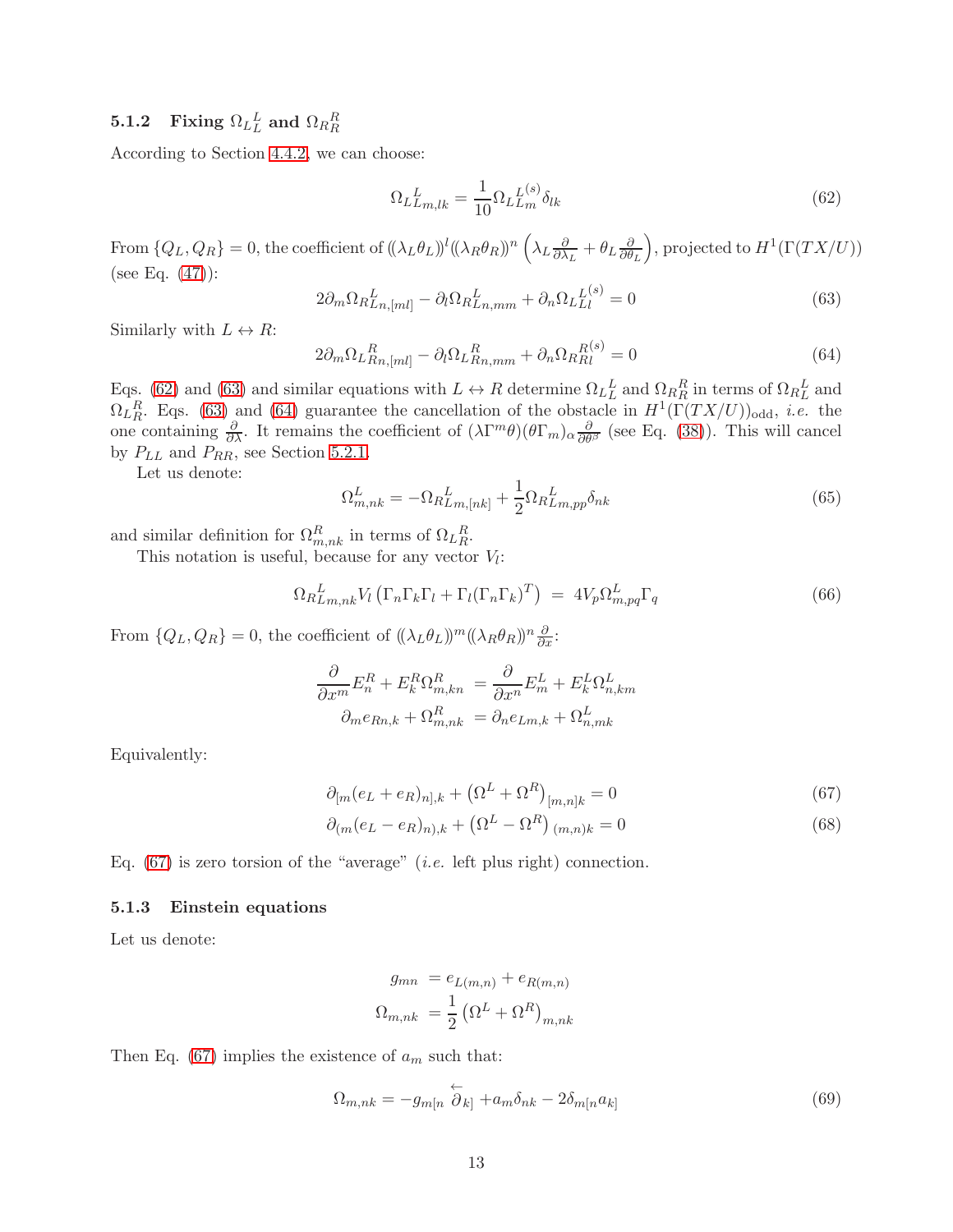Infinitesimal coordinate redefinition  $\tilde{x}^{\mu} = x^{\mu} + \varepsilon v^{\mu}$ , followed a compensating rotation of  $\theta$  and  $\lambda$  in order to preserve Eq. [\(60\)](#page-12-6), corresponds to:

$$
\delta_v e_{Lm,k} = \delta_v e_{Rm,k} = \partial_{(m} v_{k)}
$$

$$
\delta_v \Omega_{m,nk} = \partial_m (\partial_{[n} v_{k]})
$$

$$
\delta \Omega_{Lm}^{(s)} = 2 \partial_p \partial_{[p} v_{n]}
$$

The overall rescaling

<span id="page-14-4"></span>
$$
\delta_{\gamma}(\lambda_L, \lambda_R, \theta_L, \theta_R) = (\gamma \lambda_L, \gamma \lambda_R, \gamma \theta_L, \gamma \theta_R)
$$
\n(70)

corresponds to:

$$
\delta_{\gamma} g_{m,n} = 2\gamma \delta_{mn} \tag{71}
$$

<span id="page-14-2"></span><span id="page-14-1"></span><span id="page-14-0"></span>
$$
\delta_{\gamma} a_m = -\partial_m \gamma \tag{72}
$$

$$
\delta_{\gamma} \Omega_{m,nk} = -\partial_m \gamma \delta_{nk} \tag{73}
$$

From  $\{Q_L, Q_L\} = 0$  and  $\{Q_R, Q_R\} = 0$  follows that  $\Omega_L R_{Rm}$  and  $\Omega_R L_m$  both satisfy Maxwell equations:

<span id="page-14-5"></span>
$$
\frac{\partial}{\partial x^n} \frac{\partial}{\partial x^{[m}} \Omega_L_{Rn]pq}^R = \frac{\partial}{\partial x^n} \frac{\partial}{\partial x^{[m}} \Omega_R_{Ln]pq}^L = 0 \tag{74}
$$

Considering the scalar part, we conclude that  $a_m$  satisfies the Maxwell equations:

<span id="page-14-3"></span>
$$
\partial_m \partial_{[m} a_{n]} = 0 \tag{75}
$$

and  $g_{mn}$  satisfies:

$$
\partial_p \partial_{[p} g_{m][n} \stackrel{\leftarrow}{\partial}_{k]} + 2 \partial_p \partial_{[p} \delta_{m][n} a_{k]} = 0
$$
  
\n
$$
\Rightarrow \partial_k \left( 2 \partial_{[p} g_{n][m} \stackrel{\leftarrow}{\partial}_{p]} + \partial_m a_n + \delta_{mn} \partial^p a_p \right) - (k \leftrightarrow n) = 0
$$
  
\n
$$
\Rightarrow \exists b_m \; : \; 2 \partial_{[p} g_{n][m} \stackrel{\leftarrow}{\partial}_{p]} + \partial_m a_n + \delta_{mn} \partial^p a_p = -\partial_n b_m
$$
\n(76)

It follows from the symmetry  $m \leftrightarrow n$  that exists  $\phi$  such that  $b_m = a_m - \partial_m \phi$ . Therefore:

$$
2\partial_{[p}g_{n][m}\stackrel{\leftarrow}{\partial}_{p]} + \delta_{mn}\partial^p a_p + 2\partial_{(m}a_{n)} = \partial_m\partial_n\phi\tag{77}
$$

The rescaling Eqs. [\(71\)](#page-14-0), [\(72\)](#page-14-1) and [\(73\)](#page-14-2) are accompanied by:

$$
\delta_{\gamma}\phi = (10 - 4)\gamma \tag{78}
$$

With Eq.  $(76)$ , the consistency of the sum of Eq.  $(63)$  and Eq.  $(64)$  requires, modulo zero modes:

$$
\partial_{[m} a_{n]} = 0 \tag{79}
$$

and therefore  $a_m$  can be gauged away:

$$
a_m = 0 \tag{80}
$$

fixing the overall rescaling gauge symmetry of Eq. [\(70\)](#page-14-4).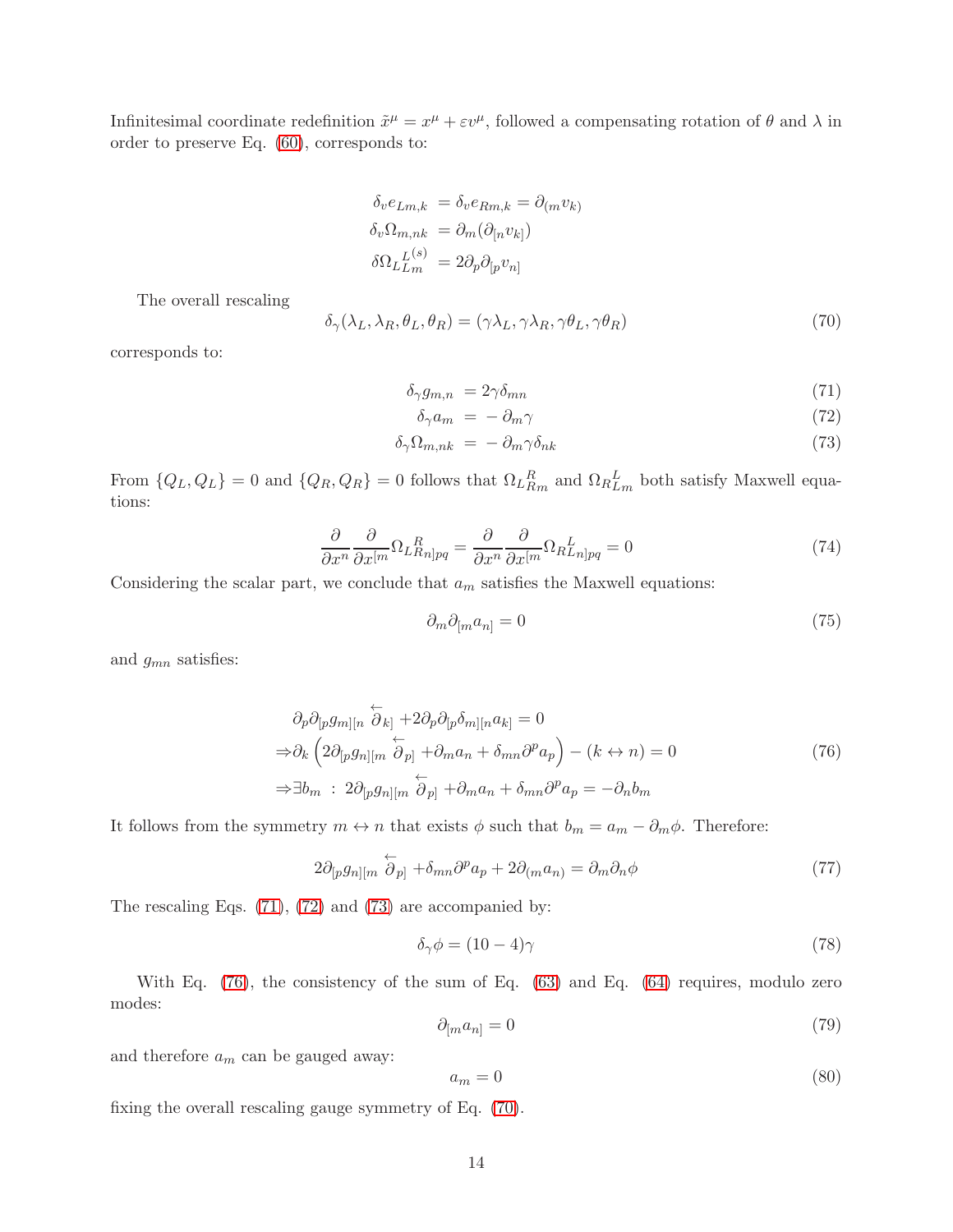#### <span id="page-15-0"></span>5.1.4 Antisymmetric tensor

Eq. [\(68\)](#page-13-6) implies, after total symmetrization:

<span id="page-15-3"></span>
$$
\partial_{(m}(e_L - e_R)_{n,k)} + \Omega_{(m}^{L(s)} \delta_{nk)} - \Omega_{(m}^{R(s)} \delta_{nk)} = 0
$$
\n(81)

Modulo finite dimensional spaces, Eqs. [\(81\)](#page-15-3), [\(68\)](#page-13-6) and [\(61\)](#page-12-7) imply that (*cf* Eq. [\(108\)](#page-21-3)):

$$
e_L - e_R = 0
$$
  
\n
$$
\Omega_m^{L(s)} - \Omega_m^{R(s)} = 0
$$
  
\n
$$
(\Omega^L - \Omega^R)_{(m,n)k} = 0
$$
\n(82)

Therefore  $\Omega^L - \Omega^R$  is antisymmetric:

$$
\left(\Omega^L - \Omega^R\right)_{k,lm} = H_{klm} = H_{[klm]}
$$
\n(83)

Eqs. [\(74\)](#page-14-5) imply:

$$
\partial^p \partial_{[p} H_{q]mn} = 0 \tag{84}
$$

The consistency of the difference of Eq. [\(63\)](#page-13-3) and Eq. [\(64\)](#page-13-4) implies that  $H_{lmn}$  is harmonic:

$$
\partial_p \partial^p H_{lmn} = 0 \tag{85}
$$

and, modulo a constant, divergenceless:

$$
\partial^p H_{pmn} = 0 \tag{86}
$$

Then:

$$
\Omega_L_{Ll}^{(s)} = \Omega_R_{Rl}^{(s)} = 2\partial_l \phi - 2\partial_{[l}g_{m]m} \tag{87}
$$

#### <span id="page-15-2"></span><span id="page-15-1"></span>5.2 Equations for bispinors

## 5.2.1 Equations following from  $\{Q_L, Q_R\} = 0$

Considering terms proportional to  $((\lambda_R \theta_R))( (\lambda_L \theta_L \theta_L)) \frac{\partial}{\partial \theta_L}$  and similar terms with  $L \leftrightarrow R$ , we need to require that they cancel similar terms in Section [5.1.2.](#page-13-0)

$$
\frac{\partial}{\partial x^m} P_{RR}^{\hat{\alpha}\hat{\beta}} = \frac{1}{6} \partial_{[p} H_{qr]m} \Gamma_{pqr}^{\hat{\alpha}\hat{\beta}} + \frac{2}{3} \partial_m (\partial_l \phi - \partial_{[l} g_{p]p}) \Gamma_l^{\hat{\alpha}\hat{\beta}}
$$

$$
\frac{\partial}{\partial x^m} P_{LL}^{\alpha\beta} = -\frac{1}{6} \partial_{[p} H_{qr]m} \Gamma_{pqr}^{\alpha\beta} + \frac{2}{3} \partial_m (\partial_l \phi - \partial_{[l} g_{p]p}) \Gamma_l^{\alpha\beta}
$$

This implies that modulo zero modes:

$$
\partial_{[k} H_{lmn]} = 0
$$
  
\n
$$
P_{RR}^{\hat{\alpha}\hat{\beta}} = \frac{1}{18} H_{klm} \Gamma_{klm}^{\hat{\alpha}\hat{\beta}} + \frac{2}{3} (\partial_l \phi - \partial_{[l} g_{p]p}) \Gamma_l^{\hat{\alpha}\hat{\beta}}
$$
  
\n
$$
P_{LL}^{\alpha\beta} = -\frac{1}{18} H_{klm} \Gamma_{klm}^{\alpha\beta} + \frac{2}{3} (\partial_l \phi - \partial_{[l} g_{p]p}) \Gamma_l^{\alpha\beta}
$$

The antisymmetric tensor field  $H_{lmn}$  should be identified with the field strength of the NSNS B-field:  $H = dB$ .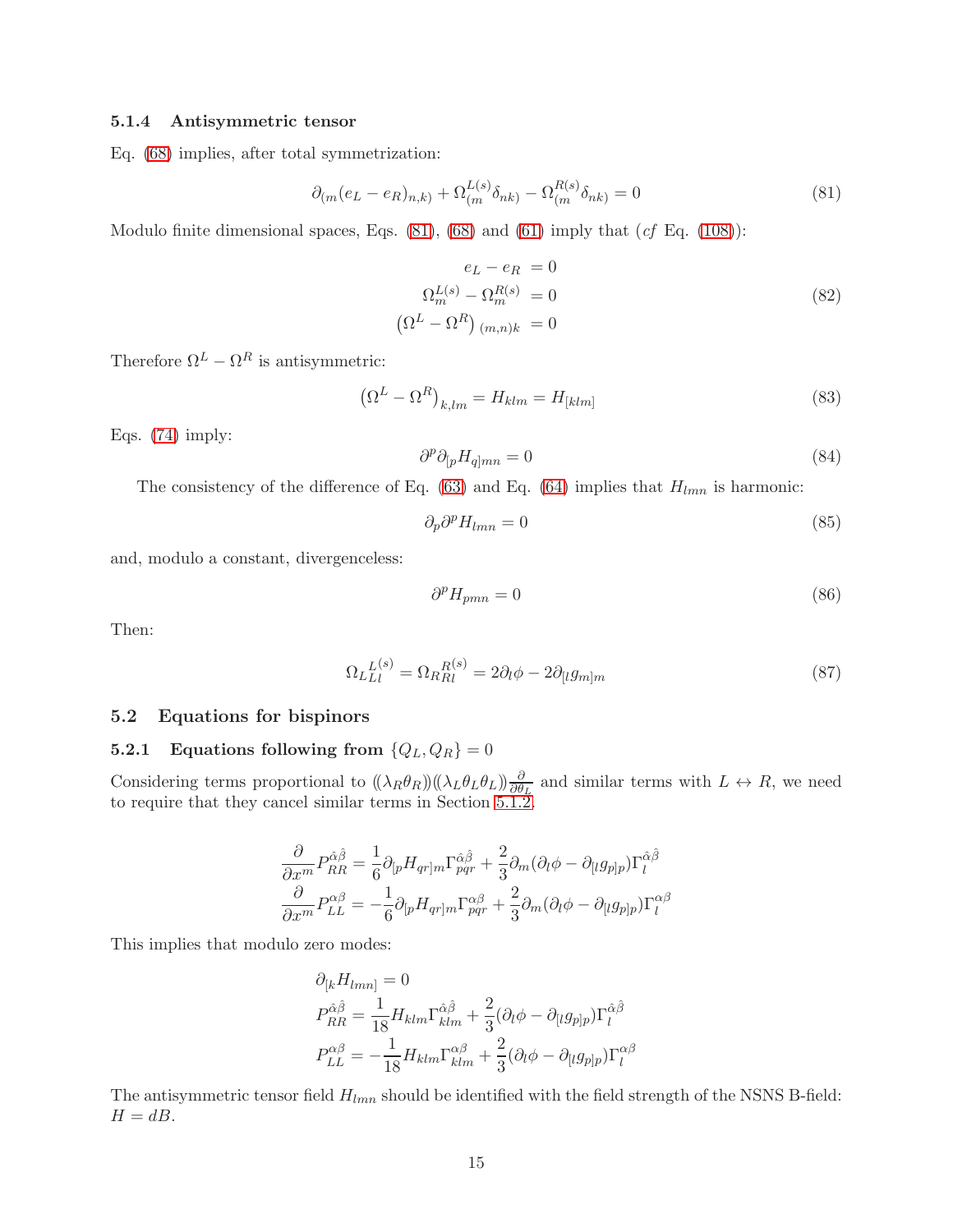Now consider the terms proportional to  $((\lambda_R \theta_R \theta_R))(\lambda_L \theta_L) \frac{\partial}{\partial \theta_L}$ :

$$
((\lambda_R \theta_R \theta_R))_{\hat{\alpha}} \partial_m P_{RL}^{\hat{\alpha}\alpha} ((\lambda_L \theta_L))^m \frac{\partial}{\partial \theta_L^{\alpha}}
$$
\n
$$
(88)
$$

It is cancelled by adding:

$$
-\frac{1}{2}((\lambda_R \theta_R \theta_R))_{\hat{\alpha}} \partial_m P_{RL}^{\hat{\alpha}\alpha} \left(\delta_r^m \Gamma_p \theta - \frac{1}{8} \Gamma^m \Gamma_r \Gamma_p \theta\right)_{\alpha} \left(\theta_L \Gamma^p \Gamma^r \frac{\partial}{\partial \theta_L} + 2\lambda_L \Gamma^p \Gamma^r \frac{\partial}{\partial \lambda_L}\right) \tag{89}
$$

leading to the extra term:

$$
\frac{1}{3}((\lambda_R \theta_R \theta_R))_{\hat{\alpha}} \partial_m P_{RL}^{\hat{\alpha}\alpha} ((4\delta_{mq} - \Gamma_m \Gamma_q)((\lambda_L \theta_L \theta_L)))_{\alpha} \frac{\partial}{\partial x^q}
$$
(90)

There is a similar contribution with  $R \leftrightarrow L$ . For them to cancel each other, we need:

$$
\Gamma^m_{\alpha\beta}\partial_m P^{\hat{\alpha}\hat{\beta}}_{RL} = 0
$$

$$
\Gamma^m_{\hat{\alpha}\hat{\beta}}\partial_m P^{\alpha\hat{\beta}}_{LR} = 0
$$

$$
P^{\alpha\hat{\alpha}}_{LR} = P^{\hat{\alpha}\alpha}_{RL}
$$

<span id="page-16-0"></span>5.2.2 Equations for RR bispinor following from  $\{Q_L, Q_L\} = 0$ 

To get  $\{Q_L, Q_L\} = 0$  and  $\{Q_R, Q_R\} = 0$  we need:

$$
\Gamma^m_{\beta\alpha} \frac{\partial}{\partial x^m} P^{\alpha\hat{\alpha}}_{LR} = 0
$$

$$
\Gamma^m_{\hat{\beta}\hat{\alpha}} \frac{\partial}{\partial x^m} P^{\alpha\hat{\alpha}}_{RL} = 0
$$

# <span id="page-16-1"></span>6 Fermionic fields

In Section [5](#page-12-0) we restricted ourselves with  $Q_L$  and  $Q_R$  parameterized by *even* functions  $E^L, E^R, \ldots$ We will now add the terms parameterized by *odd* functions. According to Section [4.5](#page-10-0) these terms are:

$$
Q'_{L} = \xi_{LRm}^{\hat{\beta}}(x) ((\lambda_{L}\theta_{L}))^{m} \frac{\partial}{\partial \theta_{R}^{\hat{\beta}}} + ((\lambda_{L}\theta_{L}\theta_{L}))_{\alpha} \psi_{L}^{\alpha\mu}(x) \frac{\partial}{\partial x^{\mu}} + + \Xi_{LL}^{\{L^{\alpha}[mn]}(x) ((\lambda_{L}\theta_{L}\theta_{L}))_{\alpha} \left(\lambda_{L}\Gamma_{mn} \frac{\partial}{\partial \lambda_{L}} + \theta_{L}\Gamma_{mn} \frac{\partial}{\partial \theta_{L}}\right) + + \Xi_{LR}^{\{R^{\alpha mn}(x) ((\lambda_{L}\theta_{L}\theta_{L}))_{\alpha} \left(\lambda_{R}\Gamma_{m}\Gamma_{n} \frac{\partial}{\partial \lambda_{R}} + \theta_{R}\Gamma_{m}\Gamma_{n} \frac{\partial}{\partial \theta_{R}}\right) + \dots
$$

$$
Q'_{R} = \xi_{RLm}^{\beta}(x) ((\lambda_{R}\theta_{R}))^{m} \frac{\partial}{\partial \theta_{L}^{\beta}} + ((\lambda_{R}\theta_{R}\theta_{R}))_{\hat{\alpha}} \psi_{R}^{\hat{\alpha}\mu}(x) \frac{\partial}{\partial x^{\mu}} +
$$
  
+ 
$$
\Xi_{R}^{R} \frac{\partial [mn]}{\partial x} (x) ((\lambda_{R}\theta_{R}\theta_{R}))_{\hat{\alpha}} \left( \lambda_{R}\Gamma_{mn} \frac{\partial}{\partial \lambda_{R}} + \theta_{R}\Gamma_{mn} \frac{\partial}{\partial \theta_{R}} \right) +
$$
  
+ 
$$
\Xi_{R}^{L} \frac{\hat{\alpha}^{mn}}{\partial x} (x) ((\lambda_{R}\theta_{R}\theta_{R}))_{\hat{\alpha}} \left( \lambda_{L}\Gamma_{m}\Gamma_{n} \frac{\partial}{\partial \lambda_{L}} + \theta_{L}\Gamma_{m}\Gamma_{n} \frac{\partial}{\partial \theta_{L}} \right) + \dots
$$

The first terms in both  $Q'_{L}$  and  $Q'_{R}$  are of grade 1, and the rest of the terms are of grade 3.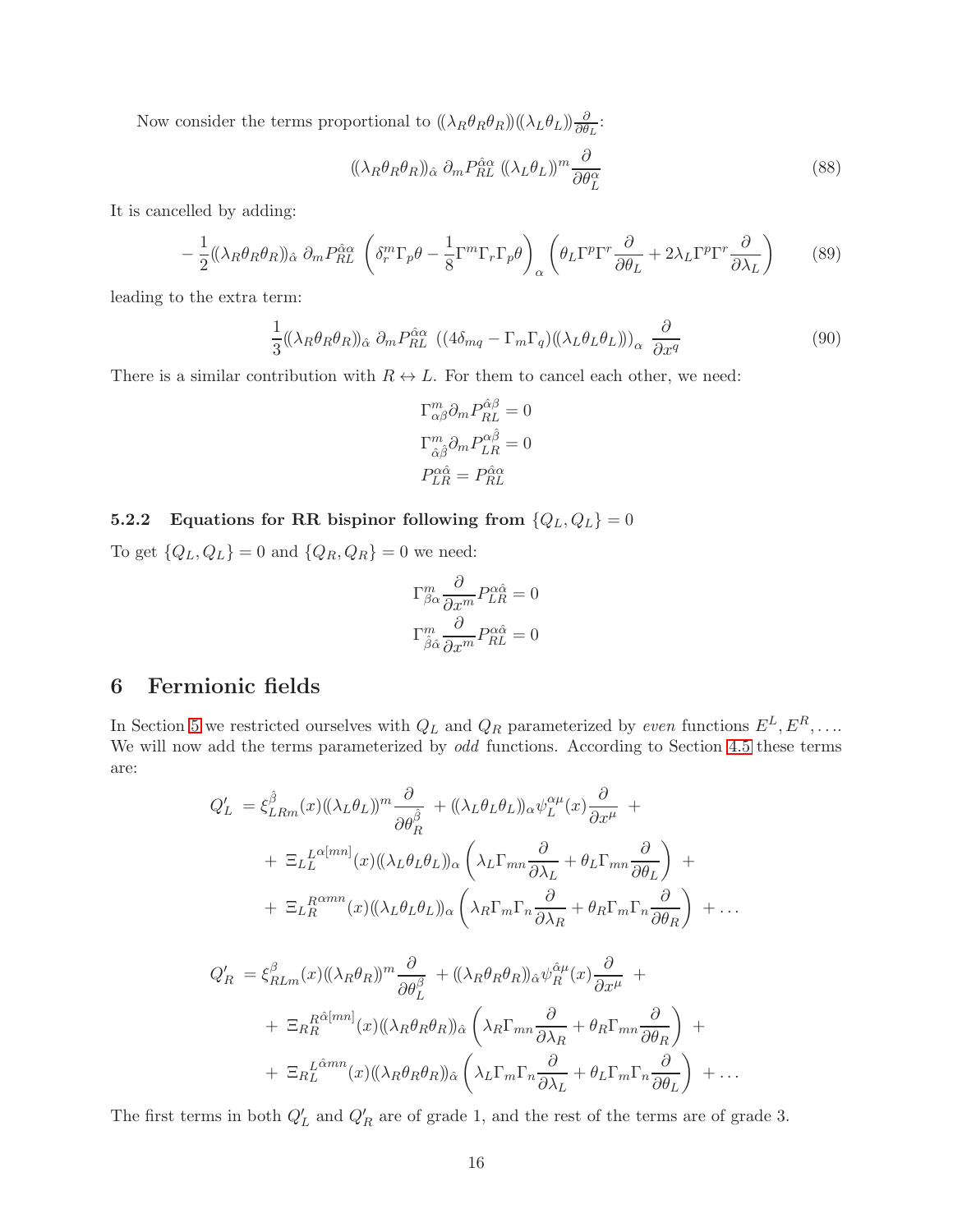### <span id="page-17-0"></span>6.1 Grade 3 terms are determined by the grade 1 terms

Let us first assume that the grade 1 terms are zero, *i.e*  $\xi_{LRm}^{\hat{\beta}}(x) = 0$  and  $\xi_{RLm}^{\beta}(x) = 0$ . Considering the coefficient of  $((\lambda_L \theta_L \theta_L))( (\lambda_R \theta_R)) \frac{\partial}{\partial x}$ , we deduce that  $\psi_L^{\alpha \mu}$  $\mathcal{L}^{\alpha\mu}$  satisfies:

$$
\partial^{\nu}\psi_{L}^{\alpha\mu} + 4\Xi_{L}^{R\alpha[\nu\mu]} - 2\Xi_{L}^{R\alpha m m}g^{\mu\nu} = 0
$$
\n(91)

and a similar equation for  $\psi_R^{\hat{\alpha}\mu}$  $R^{\alpha\mu}$ . This implies (see Section [A\)](#page-20-1) that modulo finite dimensional subspaces (which we ignore):

$$
\psi_L^{\alpha\mu} = 0
$$
  

$$
\Xi_L^R_{R}^{\alpha\nu\mu} = 0
$$
  

$$
\psi_R^{\hat{\alpha}\mu} = 0
$$
  

$$
\Xi_R^{\hat{L}\hat{\alpha}\nu\mu} = 0
$$

The coefficients  $\xi_{LRm}^{\hat{\alpha}}$  and  $\xi_{RLm}^{\alpha}$  come with gauge transformations:

$$
\delta_{\phi_L} \xi_{LRm}^{\hat{\alpha}} = \partial_m \phi_L^{\hat{\alpha}}
$$

$$
\delta_{\phi_R} \xi_{RLm}^{\alpha} = \partial_m \phi_R^{\alpha}
$$

Considering the coefficient of  $((\lambda_L \theta_L \theta_L) ) ((\lambda_R \theta_R)) (\lambda_L \frac{\partial}{\partial \lambda_L})$  $\frac{\partial}{\partial \lambda_L} + \theta_L \frac{\partial}{\partial \theta}$  $\partial \theta_L$ ), we conclude that  $\Xi_L^L$  $\alpha^{[mn]}$  (and similarly  $\Xi_{R}{}_{R}^{R}$  $\left(\alpha[mn]\right)$  are constants, and we ignore them.

### <span id="page-17-2"></span><span id="page-17-1"></span>6.2 Grade 1 terms

# **6.2.1** Requiring  $Q_L^2 = 0$

Requiring  $Q_L^2 = 0$ , the "Maxwell bishop move":

$$
\xi_{LRm}^{\hat{\beta}}(x) \left((\lambda_L \theta_L)\right)^{m} \xrightarrow{(\lambda_L \theta_L) \partial_x} \partial_n \xi_{LRm}^{\hat{\beta}}(x) \left((\lambda_L \theta_L)\right)^{m} \left((\lambda_L \theta_L)\right)^{n} \xrightarrow{(\lambda_L \partial_{\theta_L})^{-1}} \dots \xrightarrow{(\lambda_L \theta_L) \partial_x}
$$
  
\n
$$
\longrightarrow \partial^n \partial_{[n} \xi_{LRm]}^{\hat{\beta}}(x) \left((\lambda_L \theta_L)\right)^p \left((\lambda_L \theta_L)\right)^q \left((\theta_L \theta_L)\right)^{pqm}
$$

we conclude that  $\xi_{LR}$  (and similarly  $\xi_{RL}$ ) should satisfy the Maxwell equations:

$$
\partial_m \partial_{[m} \xi_{LRn]} = 0 \tag{92}
$$

# <span id="page-17-3"></span>**6.2.2** Requiring  $\{Q_L, Q_R\} = 0$

We will now consider the anticommutator of  $Q'_R$  with  $Q_L$ . It is convenient to start by completing  $\frac{\partial}{\partial \theta_L^{\beta}}$  to  $\frac{\partial}{\partial \theta_L^{\beta}} - (\Gamma^m \theta_L)_{\beta} \frac{\partial}{\partial x^m}$ . We have:

$$
\left\{ \begin{array}{l} \lambda_L \frac{\partial}{\partial \theta_L} + (\lambda_L \Gamma^m \theta_L) \frac{\partial}{\partial x^m} \ , \ (\lambda_R \Gamma^n \theta_R) \xi_{RLn}^\beta \left( \frac{\partial}{\partial \theta_L^\beta} - (\Gamma^k \theta_L)_\beta \frac{\partial}{\partial x^k} \right) \end{array} \right\} \ = \n(\lambda_R \Gamma^n \theta_R) \frac{\partial \xi_{RLn}^\beta}{\partial x^m} (\lambda_L \Gamma^m \theta_L) \left( \frac{\partial}{\partial \theta_L^\beta} - (\Gamma^k \theta_L)_\beta \frac{\partial}{\partial x^k} \right)
$$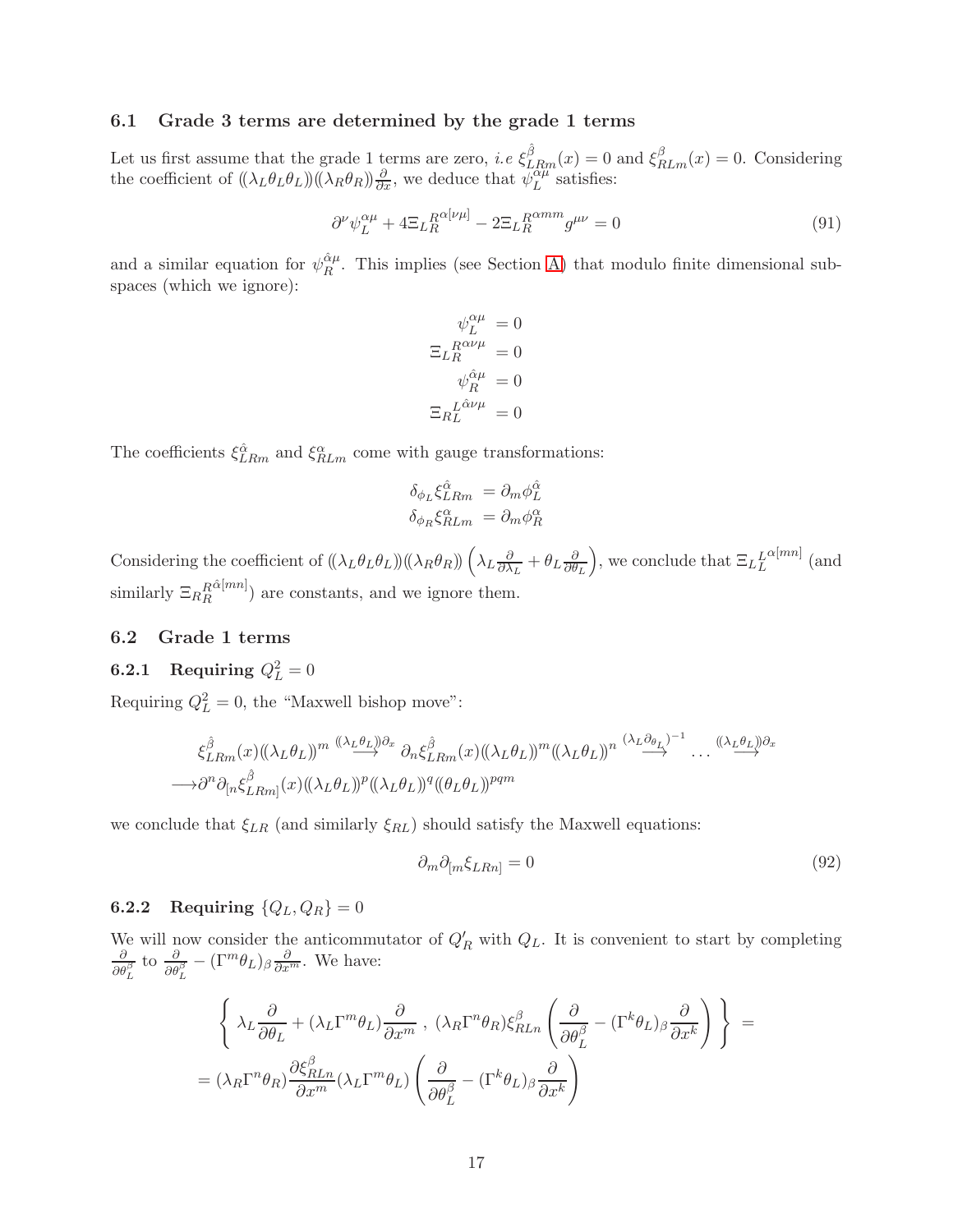The term  $(\lambda_R \Gamma^n \theta_R) \frac{\partial \xi_{RLn}^{\beta}}{\partial x^m} (\lambda_L \Gamma^m \theta_L) \frac{\partial}{\partial \theta_L^{\beta}}$  is removed by further modifying  $(cp \to q. (53))$  $(cp \to q. (53))$  $(cp \to q. (53))$ :

$$
(\theta_R \Gamma^k \lambda_R) \xi_{RLk}^{\beta} \left[ \frac{\partial}{\partial \theta_L^{\beta}} - (\Gamma^n \theta_L)_{\beta} \frac{\partial}{\partial x^n} \right]
$$
 (93)

to:

$$
\begin{split} &(\theta_R \Gamma^k \lambda_R)\xi_{RLk}^\beta \left[\frac{\partial}{\partial \theta_L^\beta} - (\Gamma^n \theta_L)_\beta \frac{\partial}{\partial x^n}\right] \; + \\ &+ \frac{1}{2}(\theta_R \Gamma^k \lambda_R) \frac{\partial \xi_{RLk}^\alpha}{\partial x^m} \left(\left(\delta_{mn} - \frac{1}{8} \Gamma_m \Gamma_n\right) \Gamma_p \theta_L\right)_\alpha \left[2 \lambda_L \Gamma_p \Gamma_n \frac{\partial}{\partial \lambda_L} + \theta_L \Gamma_p \Gamma_n \frac{\partial}{\partial \theta_L}\right] \end{split}
$$

Then, when we commute with  $(\lambda_l \Gamma^m \theta_L) \frac{\partial}{\partial x^m}$ , this modification produces:

$$
\frac{1}{2}(\theta_R \Gamma^k \lambda_R) \frac{\partial \xi_{RLk}^{\alpha}}{\partial x^m} \left( \left( \delta_{mn} - \frac{1}{8} \Gamma_m \Gamma_n \right) \Gamma_p \theta_L \right)_{\alpha} \left( 2(\lambda_L \Gamma_p \Gamma_n \Gamma_q \theta_L) + (\theta_L \Gamma_p \Gamma_n \Gamma_q \lambda_L) \right) \frac{\partial}{\partial x^q} \tag{94}
$$

which should cancel  $-(\lambda_R \Gamma^k \theta_R) \frac{\partial \xi_{RLE}^{\alpha}}{\partial x^m} (\lambda_L \Gamma^m \theta_L) (\Gamma^q \theta_L)_{\alpha} \frac{\partial}{\partial x^q}$ . Indeed, let us denote:

$$
A_{\alpha}^{mq} = -(\lambda_L \Gamma^m \theta_L) (\Gamma^q \theta_L)_{\alpha} + \frac{1}{2} \left( \left( \delta_{mn} - \frac{1}{8} \Gamma_m \Gamma_n \right) \Gamma_p \theta_L \right)_{\alpha} (2(\lambda_L \Gamma_p \Gamma_n \Gamma_q \theta_L) + (\theta_L \Gamma_p \Gamma_n \Gamma_q \lambda_L)) \tag{95}
$$

The total contribution is:

<span id="page-18-0"></span>
$$
(\theta_R \Gamma^k \lambda_R) \frac{\partial \xi_{RLk}^{\alpha}}{\partial x^m} A_{\alpha}^{mq} \frac{\partial}{\partial x^q}
$$
\n(96)

We observe:

$$
\lambda_L \frac{\partial}{\partial \theta_L} A_{\alpha}^{mq} = 0 \tag{97}
$$

In fact:

$$
A_{\alpha}^{mq} = \frac{1}{3} \left( \left( 4\delta_{mq} - \Gamma_m \Gamma_q \right) \Gamma_p \theta_L \right)_{\alpha} \left( \lambda_L \Gamma_p \theta_L \right) + \lambda_L \frac{\partial}{\partial \theta_L} (\dots)
$$
(98)

To cancel Eq. [\(96\)](#page-18-0) we must impose the Dirac equation on  $\xi_{RLk}^{\alpha}$ , in the following sense. Require that exists  $\eta_{RL\alpha}$  such that:

$$
\Gamma^p_{\alpha\beta} \frac{\partial}{\partial x^p} \xi^{\beta}_{RLk} = \frac{\partial}{\partial x^k} \eta_{RL\alpha} \tag{99}
$$

Then we cancel Eq. [\(96\)](#page-18-0) by choosing

$$
\psi_L^{\alpha q} = \frac{1}{3} \Gamma_q^{\alpha \beta} \eta_{RL\beta} + \frac{4}{3} \xi_{RLq}^{\alpha}
$$

$$
\Xi_{LR}^{R^{\alpha m q}}(x) = \frac{4}{3} \partial_{[m} \xi_{RLq]}^{\alpha}
$$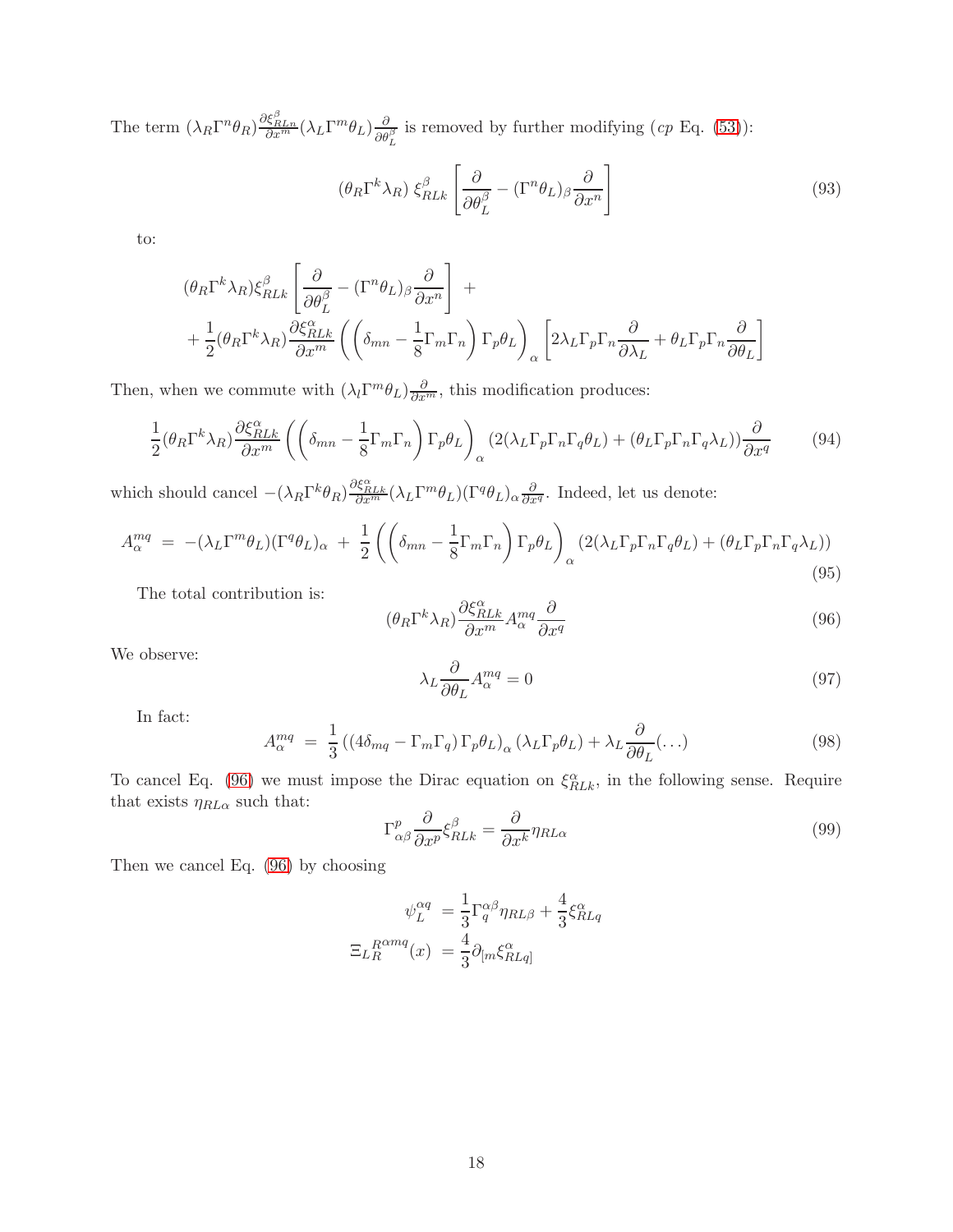To summarize:

$$
Q'_{L} = ((\lambda_{L}\theta_{L})^{m}\xi_{LRm}^{\hat{\beta}}(x)\left(\frac{\partial}{\partial\theta_{R}^{\hat{\beta}}} - (\Gamma^{n}\theta_{R})_{\hat{\beta}}\frac{\partial}{\partial x^{n}}\right) +
$$
  
+ 
$$
((\lambda_{L}\theta_{L})^{k}\frac{\partial\xi_{LRk}^{\hat{\beta}}}{\partial x^{m}}\left(\left(\delta_{mn} - \frac{1}{8}\Gamma_{m}\Gamma_{n}\right)\Gamma_{p}\theta_{R}\right)_{\alpha}\left[2\lambda_{R}\Gamma_{p}\Gamma_{n}\frac{\partial}{\partial\lambda_{R}} + \theta_{R}\Gamma_{p}\Gamma_{n}\frac{\partial}{\partial\theta_{R}}\right] +
$$
  
+ 
$$
((\lambda_{L}\theta_{L}\theta_{L})_{\alpha}\psi_{L}^{\alpha\mu}(x)\frac{\partial}{\partial x^{\mu}} + \partial_{[n}\xi_{LRm]}^{\hat{\beta}}(x)[\theta_{R}^{3}\lambda_{R}]^{[mn]}\left(\frac{\partial}{\partial\theta_{R}^{\hat{\beta}}} - (\Gamma^{n}\theta_{R})_{\hat{\beta}}\frac{\partial}{\partial x^{n}}\right) +
$$
  
+ 
$$
\Xi_{LL}^{L^{\alpha[mn]}}(x)((\lambda_{L}\theta_{L}\theta_{L}))_{\alpha}\left(\lambda_{L}\Gamma_{mn}\frac{\partial}{\partial\lambda_{L}} + \theta_{L}\Gamma_{mn}\frac{\partial}{\partial\theta_{L}}\right) +
$$
  
+ 
$$
\Xi_{LR}^{R^{\alpha mn}}(x)((\lambda_{L}\theta_{L}\theta_{L}))_{\alpha}\left(\lambda_{R}\Gamma_{m}\Gamma_{n}\frac{\partial}{\partial\lambda_{R}} + \theta_{R}\Gamma_{m}\Gamma_{n}\frac{\partial}{\partial\theta_{R}}\right) + \dots
$$

and a similar formula for  $Q'_R$ .

### <span id="page-19-0"></span>6.3 Comparison to SUGRA

The only fermionic superfields of [\[3\]](#page-21-2) are  $C^{\alpha\hat{\gamma}}_{\beta}$  $\hat{\beta}^{\alpha\hat{\gamma}}$  and  $C^{\hat{\alpha}\gamma}_{\hat{\beta}}$  $\hat{\alpha}^{\hat{\alpha}\gamma}$ . The top component of  $C^{\alpha\hat{\gamma}}_{\beta}$  $\frac{1}{β}$ <sup>αγ</sup> corresponds to  $\partial_{[m}\xi^{\hat{\gamma}}_{L}$  $\hat{C}_{LRn]}^{(\Gamma^{mn})}(\Gamma^{mn})^{\alpha}_{\beta}$ , and the top component of  $\hat{C}_{\hat{\beta}}^{\hat{\alpha}\gamma}$  to  $\partial_{[m}\xi_{R]}^{\gamma}$  $\int_{RLn]}^{\gamma} (\Gamma^{mn})^{\hat{\alpha}}_{\hat{\beta}}.$ 

## <span id="page-19-1"></span>7 Supersymmetries and dilatation

The vector field  $Q^{\text{flat}}$  of Eq. [\(6\)](#page-3-3) is manifestly supersymmetry-invariant. In other words, it commutes with the super-Poincare algebra, which is generated by  $\frac{\partial}{\partial \theta_L^{\alpha}} - \Gamma_{\alpha\beta}^m \theta_L^{\beta}$  $\frac{\partial}{\partial L} \frac{\partial}{\partial x^m}$  and  $\frac{\partial}{\partial \theta_R^{\hat{\alpha}}} - \Gamma^m_{\hat{\alpha}\hat{\beta}} \theta_R^{\hat{\beta}}$  $\frac{\beta}{R} \frac{\partial}{\partial x^m}$ . It is also invariant under dilatations, if we define the weight of x to be twice the weight of  $\theta_L$ ,  $\theta_R$ . It is perhaps less straightforward to see that there are no other symmetries. For example, there are no conformal symmetries. (But the dilatation symmetry is present.) We will now prove that there are no other symmetries.

We have to compute the cohomology of  $Q^{\text{flat}}$  in the space of vector fields of ghost number 0. The cohomology of  $\lambda_L^{\alpha} \frac{\partial}{\partial \theta_L^{\alpha}} + \lambda_R^{\hat{\alpha}} \frac{\partial}{\partial \theta_L^{\hat{\alpha}}}$  at the ghost number 0 is (see Section [4\)](#page-7-0):

$$
T_m = \frac{\partial}{\partial x^m}
$$
  
\n
$$
S_{\alpha}^{L} = \frac{\partial}{\partial \theta_{L}^{\alpha}}
$$
  
\n
$$
S_{\hat{\alpha}}^{R} = \frac{\partial}{\partial \theta_{R}^{\hat{\alpha}}}
$$
  
\n
$$
D^{L} = \lambda_{L}^{\alpha} \frac{\partial}{\partial \lambda_{L}^{\alpha}} + \theta_{L}^{\alpha} \frac{\partial}{\partial \theta_{L}^{\alpha}}
$$
  
\n
$$
M_{mn}^{L} = \left(\lambda_{L} \Gamma_{mn} \frac{\partial}{\partial \lambda_{L}}\right) + \left(\theta_{L} \Gamma_{mn} \frac{\partial}{\partial \theta_{L}}\right)
$$
  
\n
$$
D^{R} = \lambda_{R}^{\hat{\alpha}} \frac{\partial}{\partial \lambda_{R}^{\hat{\alpha}}} + \theta_{R}^{\hat{\alpha}} \frac{\partial}{\partial \theta_{R}^{\hat{\alpha}}}
$$
  
\n
$$
M_{mn}^{R} = \left(\lambda_{R} \Gamma_{mn} \frac{\partial}{\partial \lambda_{R}}\right) + \left(\theta_{R} \Gamma_{mn} \frac{\partial}{\partial \theta_{R}}\right)
$$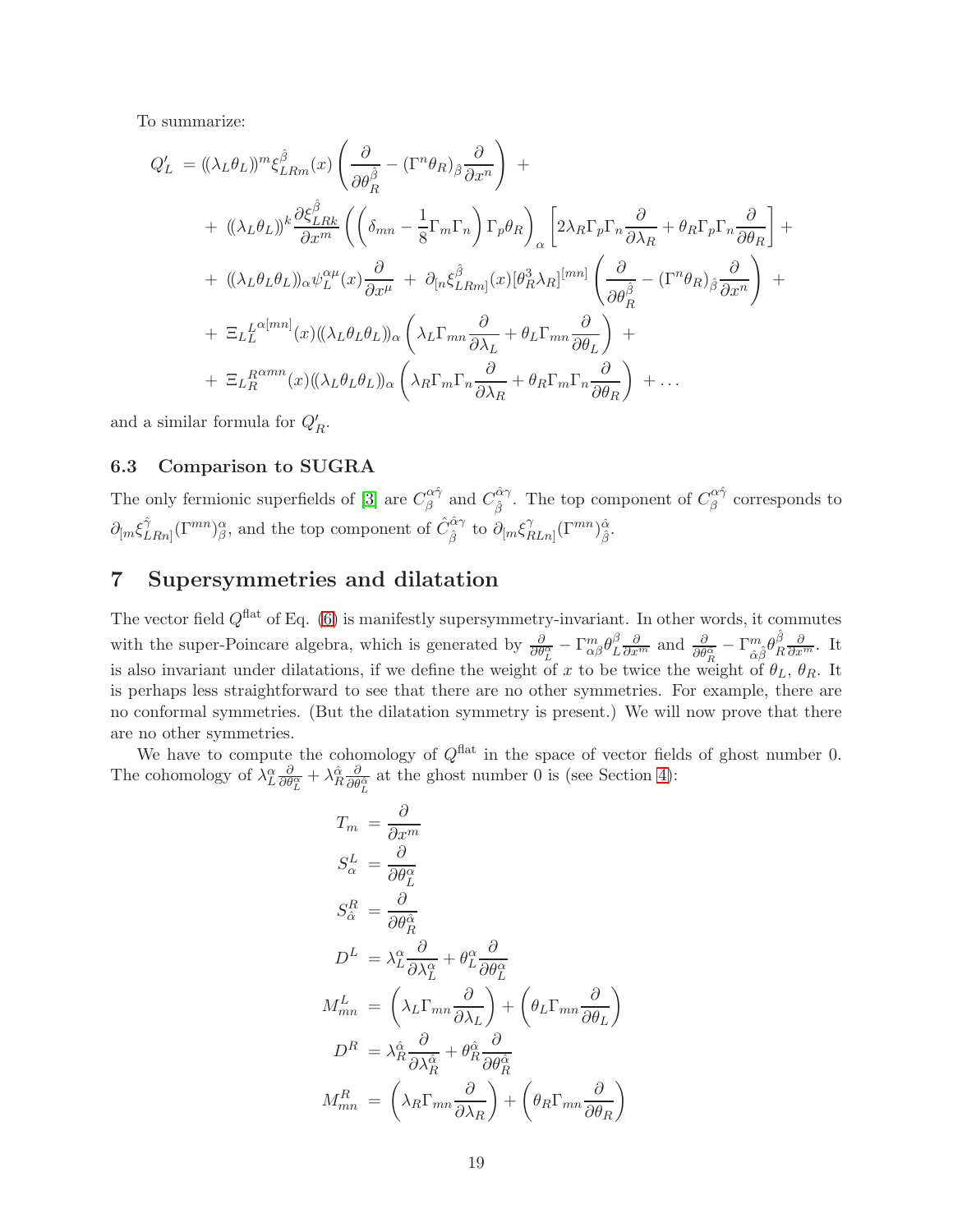This means that any infinitesimal symmetry can be brought to the form:

$$
v = T^{m}(x)\frac{\partial}{\partial x^{m}} +
$$
  
+  $D_{L}(x)\left(\lambda_{L}^{\alpha}\frac{\partial}{\partial \lambda_{L}^{\alpha}} + \theta_{L}^{\alpha}\frac{\partial}{\partial \theta_{L}^{\alpha}}\right) + M_{L}^{mn}(x)\left(\left(\lambda_{L}\Gamma_{mn}\frac{\partial}{\partial \lambda_{L}}\right) + \left(\theta_{L}\Gamma_{mn}\frac{\partial}{\partial \theta_{L}}\right)\right) +$   
+  $D_{R}(x)\left(\lambda_{R}^{\alpha}\frac{\partial}{\partial \lambda_{R}^{\alpha}} + \theta_{R}^{\alpha}\frac{\partial}{\partial \theta_{R}^{\alpha}}\right) + M_{R}^{mn}(x)\left(\left(\lambda_{R}\Gamma_{mn}\frac{\partial}{\partial \lambda_{R}}\right) + \left(\theta_{R}\Gamma_{mn}\frac{\partial}{\partial \theta_{R}}\right)\right) +$   
+  $S_{L}^{\alpha}(x)\frac{\partial}{\partial \theta_{L}^{\alpha}} + S_{R}^{\alpha}(x)\frac{\partial}{\partial \theta_{R}^{\alpha}} + ...$ 

where  $\dots$  stand for terms of the higher order in the grading defined by Eq. [\(23\)](#page-6-6). Commuting v with  $((\lambda_L \theta_L))^m + ((\lambda_R \theta_R))^m) \frac{\partial}{\partial x^m}$ , we have to cancel the coefficients of all generators of  $[Q_L^{(0)} + Q_R^{(0)}]$  $R^{(0)}$ ,  $\Box$  (see Section [3.4\)](#page-6-4). The vanishing of the coefficient of  $((\lambda_R \theta_R))^m \left( \lambda_L^{\alpha} \frac{\partial}{\partial \lambda_L^{\alpha}} + \theta_L^{\alpha} \frac{\partial}{\partial \theta_L^{\alpha}} \right)$ ) implies that  $D_L(x) =$  $D_{L0}$  (constant in x). Similarly,  $M_L^{mn}(x) = M_{L0}^{mn}, D_R(x) = D_{R0}, M_R^{mn}(x) = M_{R0}^{mn}$ . The vanishing of the coefficient of  $((\lambda_L \theta_L))^m \frac{\partial}{\partial x^n}$  and  $((\lambda_R \theta_R))^m \frac{\partial}{\partial x^n}$  imply:

$$
D_{L0} = D_{R0} =: D_0
$$
  
\n
$$
M_{L0}^{mn} = M_{R0}^{mn} =: M_0^{mn}
$$
  
\n
$$
T^m(x) = T_0^m + 2D_0 x^m + M_0^{mn} x^n
$$

The vanishing of the coefficients of  $((\lambda_R \theta_R)_{\partial \theta_L}^{\partial}$  and  $((\lambda_L \theta_L))_{\partial \theta_R}^{\partial}$  imply  $S_L^{\alpha}(x) = S_{L0}^{\alpha}$  and  $S_R^{\hat{\alpha}}(x) = S_{R0}^{\hat{\alpha}}$ (do not depend on  $x$ ).

### <span id="page-20-0"></span>8 Acknowledgments

This work was supported in part by ICTP-SAIFR FAPESP grant 2016/01343-7, and in part by FAPESP grant 2019/21281-4. We want to thank Nathan Berkovits and Andrey Losev for useful discussions.

### <span id="page-20-1"></span>A Higher spin conformal Killing tensors

Consider tensor fields on the flat N-dimensional space  $\mathbb{R}^N$  with coordinates:

$$
x^m \quad , \quad m \in \{1, \dots, N\} \tag{100}
$$

They are functions with indices:  $f_{m_1,...m_r}(x)$ , where r is the rank of the tensor. There are some differential equations which only have finite-dimensional spaces of solutions. For example:

$$
\frac{\partial}{\partial x^{(m}} f_{n)}(x) = 0 \tag{101}
$$

The solutions of this equation are parameterized by constant antisymmetric tensors  $b_{mn}$ :

$$
f_m = b_{mn} x^n \tag{102}
$$

More generally, consider the equation:

<span id="page-20-2"></span>
$$
\frac{\partial}{\partial x^{(m_0}} f_{m_1...m_n)}(x) = 0 \tag{103}
$$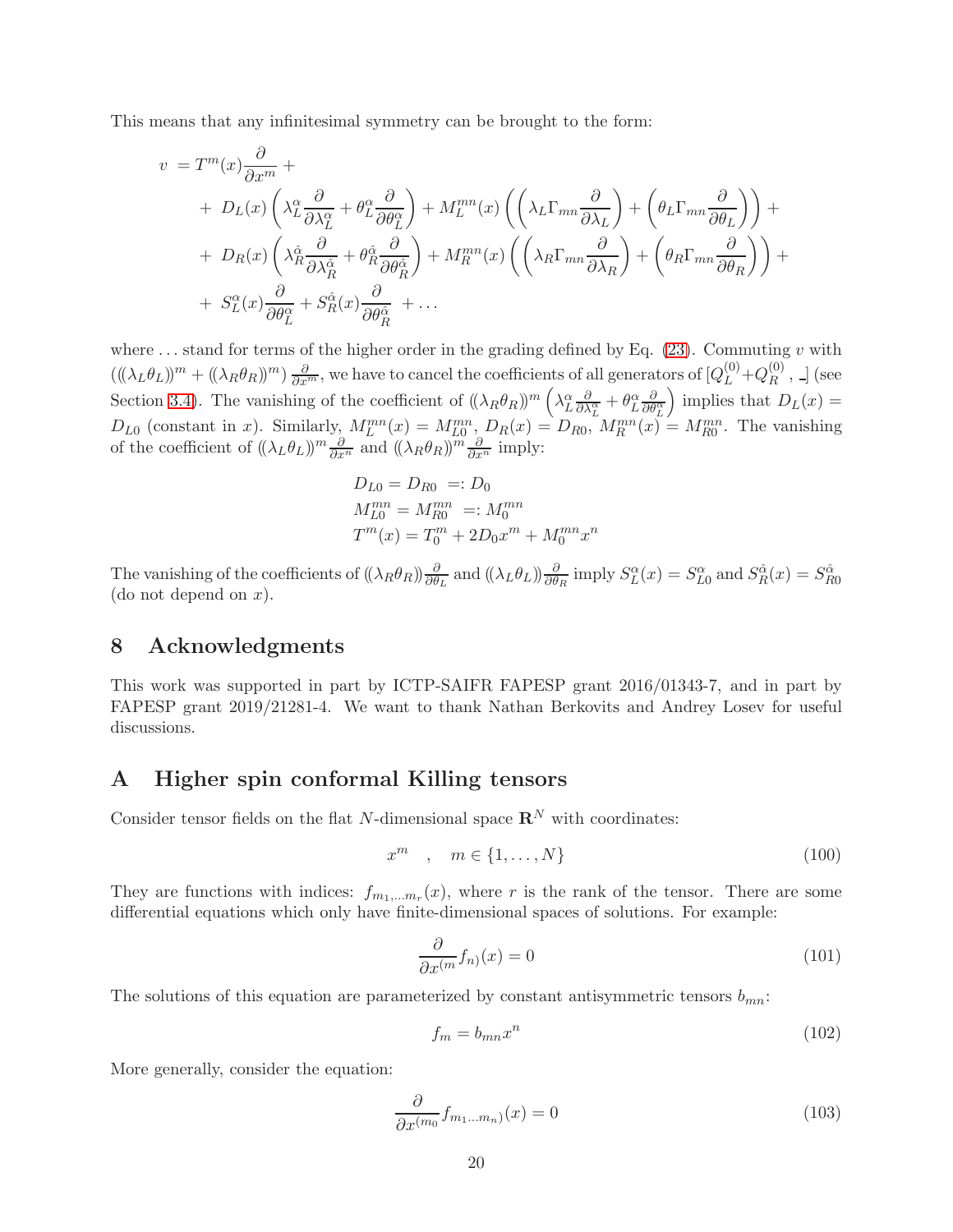We want to classify the solutions of this equation. Consider the Taylor expansion of  $f_{m_1...m_n}$  near  $x = 0$ . Since Eq. [\(103\)](#page-20-2) is homogeneous in x, we can consider each order of the Taylor expansion separately. In other words, it is enough to consider  $f_{m_1...m_n}(x)$  a homogeneous polynomial of x. Let us introduce auxiliary variable  $y^m$  and consider the generating function:

$$
\hat{f}(x,y) = y^{m_1} \cdots y^{m_n} f_{m_1...m_n}(x)
$$
\n(104)

Homogeneous polynomials  $\hat{f}(x, y)$  of x, y of the order N form a finite-dimensional representation of  $sl(2,\mathbf{R})$ , with the generators defined as follows:

$$
E = y^m \frac{\partial}{\partial x^m}, \ F = x^m \frac{\partial}{\partial y^m}, \ H = y^m \frac{\partial}{\partial y^m} - x^m \frac{\partial}{\partial x^m}
$$
(105)

Eq. [\(103\)](#page-20-2) implies that  $\hat{f}(x, y)$  is a highest weigh vector:

$$
E\hat{f} = 0\tag{106}
$$

On the other hand,  $\hat{f}$  being a polynomial of the order n in y implies:

<span id="page-21-4"></span><span id="page-21-3"></span>
$$
F^{n+1}\hat{f} = 0\tag{107}
$$

Therefore, the space of polynomial solutions of Eq. [\(103\)](#page-20-2) decomposes into the direct sum of representations of dimension  $0, 1, 2, \ldots, n$ . They correspond to polynomials of degree  $0, 1, 2, \ldots, n$  in x. We conclude that all solutions of Eq.  $(103)$  are polynomials of order n in x (not necessarily homogeneous).

Let us now consider a weaker equation. Instead of requiring  $\partial_{(m_0} f_{m_1...m_n)}$  be zero, we require the existence of  $g_{m_2,...m_n}(x)$  such that:

$$
\frac{\partial}{\partial x^{(m_0}} f_{m_1...m_n)}(x) = \delta_{(m_0 m_1} g_{m_2...m_n)}(x)
$$
\n(108)

$$
\delta^{m_1 m_2} f_{m_1...m_n} = 0 \tag{109}
$$

(We can think of Eq. [\(108\)](#page-21-3) as having a gauge symmetry  $\delta f_{m_1...m_n} = \delta_{(m_1m_2}h_{m_3...m_n)}$ ,  $\delta g_{m_2...m_n} =$  $\partial_{(m_2}h_{m_3...m_n)}$ , and Eq. [\(109\)](#page-21-4) as fixing the gauge.) The solutions of Eq. [\(108\)](#page-21-3) are higher spin conformal Killing tensors. They correspond to traceless Killing tensors in AdS [\[17\]](#page-22-13). Given a traceless Killing tensor in AdS, we can consider the leading Taylor coefficient of its expansion around a point in AdS. It will satisfy Eq. [\(103\)](#page-20-2) (with an additional condition  $\delta^{m_1 m_2} f_{m_1 m_2 ... m_n} = 0$ ) implying that the space of solutions is finite-dimensional.

### <span id="page-21-0"></span>References

- [1] M. Alexandrov, M. Kontsevich, A. Schwartz, and O. Zaboronsky, *The Geometry of the master equation and topological quantum field theory*, *Int. J. Mod. Phys.* A12 (1997) 1405–1430 doi: 10.1142/S0217751X97001031 [arXiv/hep-th/9502010].
- <span id="page-21-1"></span>[2] A. Mikhailov, *A minimalistic pure spinor sigma-model in AdS*, *JHEP* 07 (2018) 155 doi: 10.1007/JHEP07(2018)155 [arXiv/1706.08158].
- <span id="page-21-2"></span>[3] N. Berkovits and P. S. Howe, *Ten-dimensional supergravity constraints from the pure spinor formalism for the superstring*, *Nucl. Phys.* B635 (2002) 75–105 [[hep-th/0112160](http://arxiv.org/abs/hep-th/0112160)].